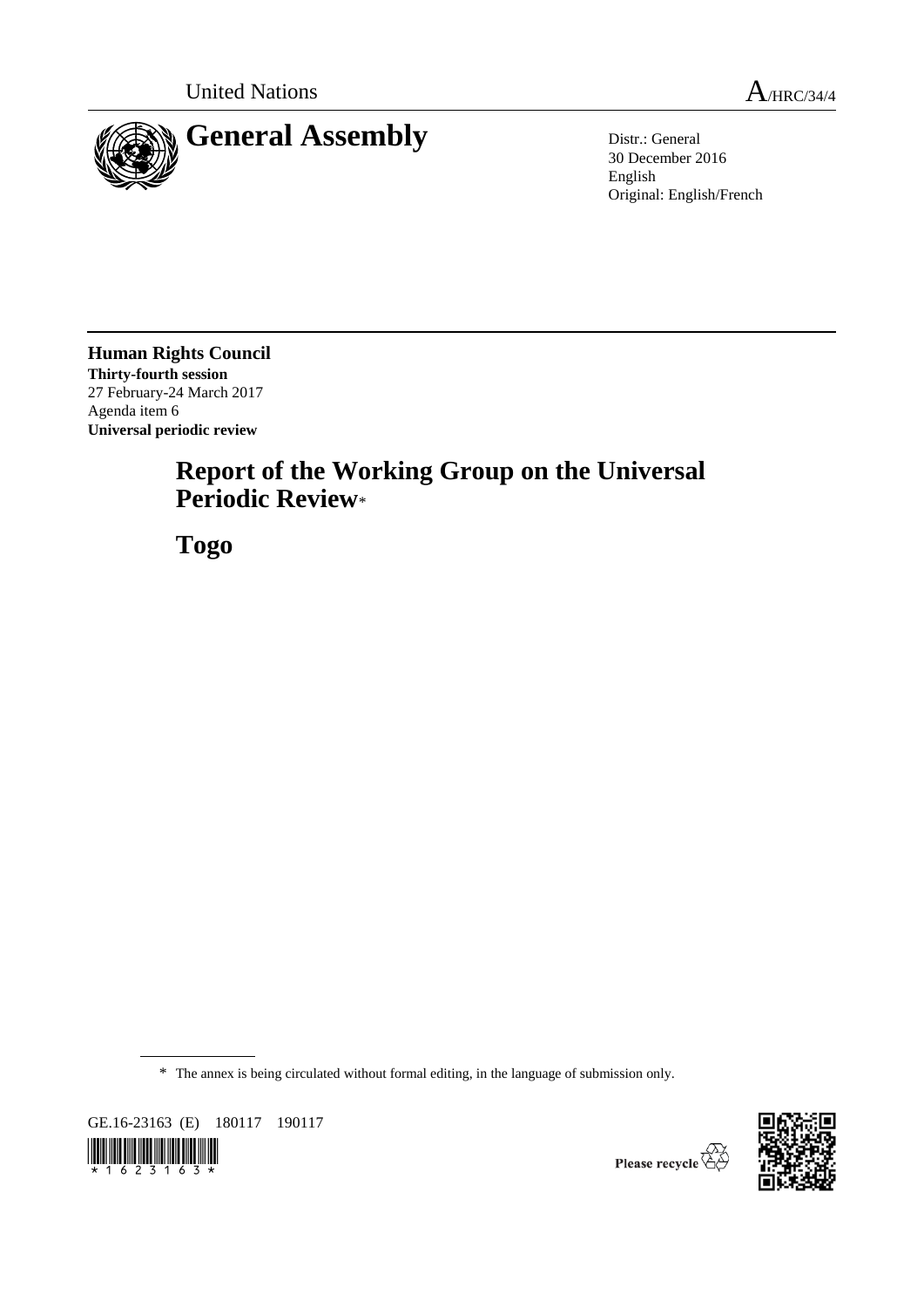## Contents

|       |           | Page |
|-------|-----------|------|
|       |           | 3    |
|       |           | 3    |
|       | A.        | 3    |
|       | <b>B.</b> |      |
| Н.    |           | 14   |
| Annex |           |      |
|       |           |      |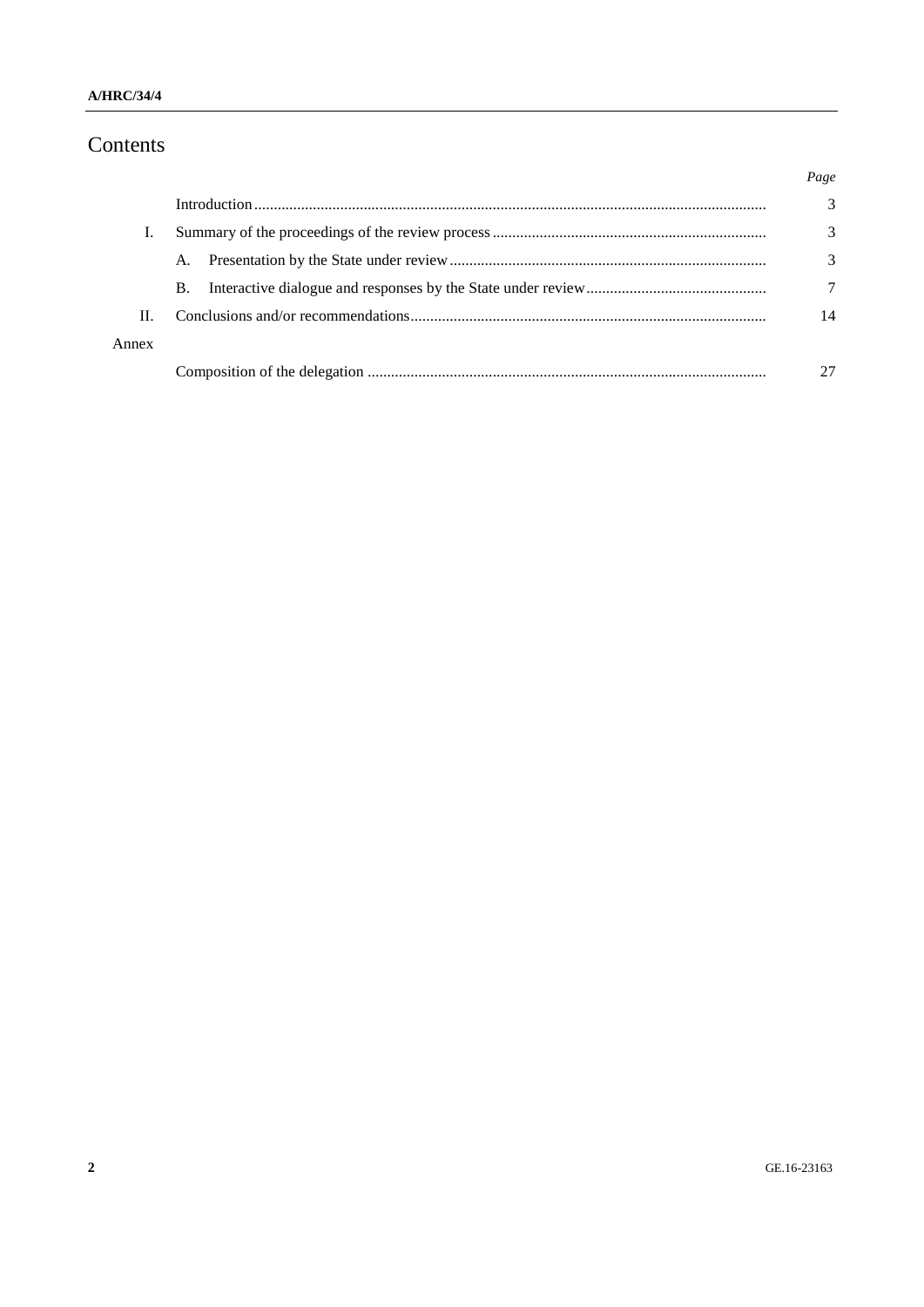## **Introduction**

1. The Working Group on the Universal Periodic Review, established in accordance with Human Rights Council resolution 5/1, held its twenty-sixth session from 31 October to 11 November 2016. The review of Togo was held at the 1st meeting, on 31 October 2016. The delegation of Togo was headed by the Minister of Justice and Relations with the Institutions of the Republic, Kokouvi Agbetome. At its 10th meeting, held on 4 November 2016, the Working Group adopted the report on Togo.

2. On 12 January 2016, the Human Rights Council selected the following group of rapporteurs (troika) to facilitate the review of Togo: Ethiopia, Panama and Switzerland.

3. In accordance with paragraph 15 of the annex to Human Rights Council resolution 5/1 and paragraph 5 of the annex to Council resolution 16/21, the following documents were issued for the review of Togo:

(a) A national report submitted/written presentation made in accordance with paragraph 15 (a) (A/HRC/WG.6/26/TGO/1);

A compilation prepared by the Office of the United Nations High Commissioner for Human Rights (OHCHR) in accordance with paragraph 15 (b) (A/HRC/WG.6/26/TGO/2);

(c) A summary prepared by OHCHR in accordance with paragraph 15 (c) (A/HRC/WG.6/26/TGO/3).

4. A list of questions prepared in advance by Belgium, Germany, Mexico, Slovenia, Spain, the United Kingdom of Great Britain and Northern Ireland and Zambia was transmitted to Togo through the troika. These questions are available on the extranet of the universal periodic review.

## **I. Summary of the proceedings of the review process**

#### **A. Presentation by the State under review**

5. The delegation stated that, since the first cycle of the universal periodic review in 2011, Togo had made every effort to implement the recommendations it had accepted. In 2014, it had submitted a midterm report on the progress made. The reports submitted for the review had been prepared using an inclusive and participatory process.

6. Of the 133 recommendations made at its first review in 2011, Togo had accepted 122 and noted 11. While some progress had been made, further efforts were required in several areas despite the resolve displayed and the resources deployed.

7. In the political and institutional arenas, democracy was functioning; the opposition played an important role in the political, economic and social life of Togo and the country was run in a participatory manner.

8. Progress had been made in the areas of economics and finance as a result of the positive impact of government support for the agricultural sector, the ongoing efforts to strengthen the economic infrastructure and the performance of the financial authorities, which had further consolidated the improvements in the macroeconomic framework.

9. In the area of legislation, a number of laws had been passed relating to the Criminal Code, the Individuals and Family Code, the Code of Military Justice, the status of judges, audiovisual media and communications, legal aid and the special regulations for the police.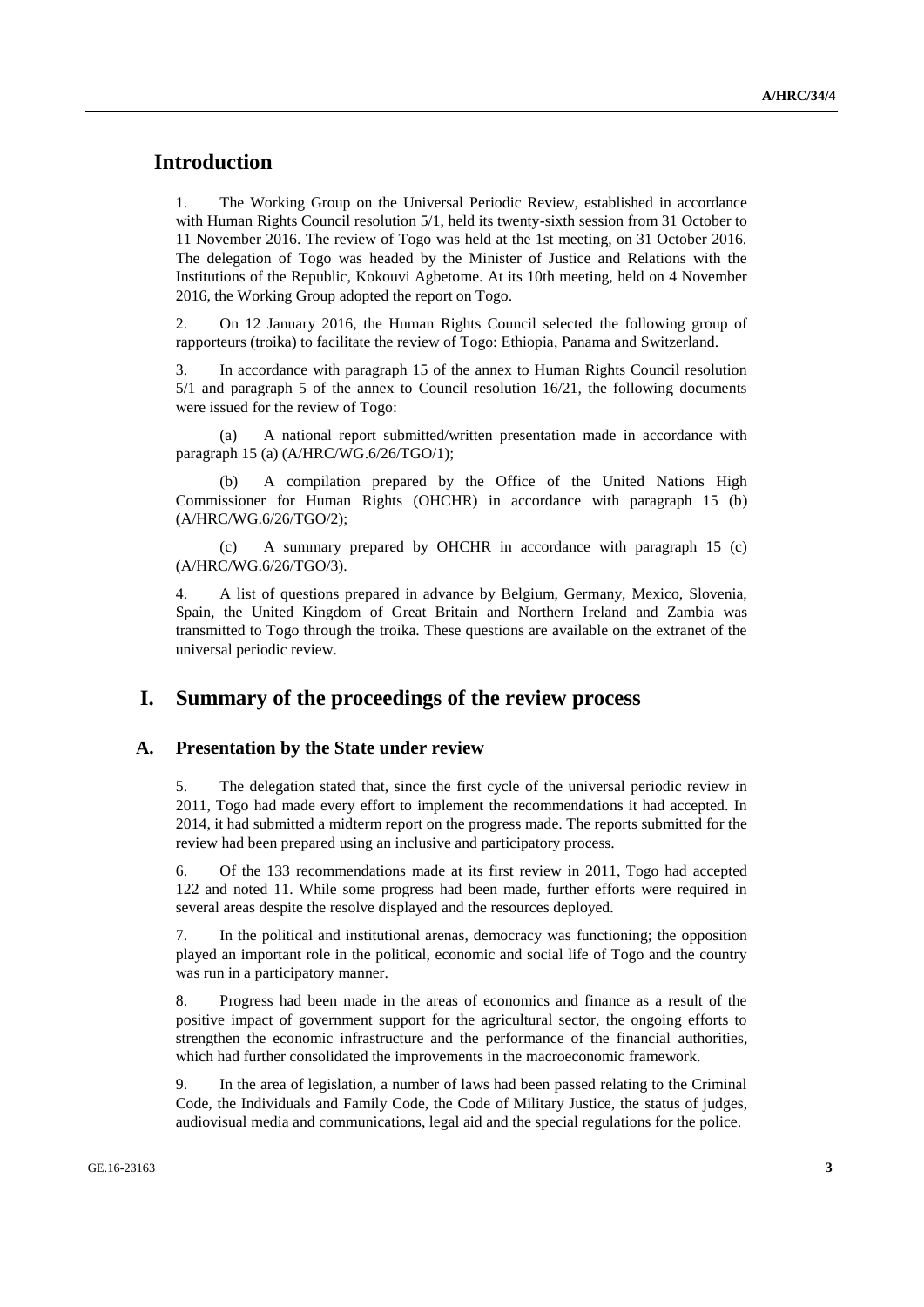10. In terms of accession to instruments and cooperation with regional and international mechanisms, Togo had concluded its ratification of the Second Optional Protocol to the International Covenant on Civil and Political Rights, aiming at the abolition of the death penalty, on 14 September 2016.

11. During the period under review, it had also become a party to the Convention against Discrimination in Education (2012) and the International Convention for the Protection of All Persons from Enforced Disappearance (2014).

12. In 2012 and 2013, it had submitted a number of initial and periodic reports to six treaty bodies.

13. Togo had received visits from the United Nations Deputy High Commissioner for Human Rights in 2014, the Special Rapporteur on the situation of human rights defenders in 2013 (second visit) and the Subcommittee on Prevention of Torture and Other Cruel, Inhuman or Degrading Treatment or Punishment in 2014.

14. It had also received a visit from the African Committee of Experts on the Rights and Welfare of the Child in 2013 and submitted its initial report on the African Charter on Democracy, Elections and Governance in 2016.

15. Furthermore, Togo had been elected to the Human Rights Council for 2016-2018 and would use that mandate to strengthen its human rights commitments.

16. In connection with the fight against torture, the modifications to the new 2015 Criminal Code included the removal of the statute of limitations for acts of torture and the alignment of the definition of torture with the provisions of the Convention against Torture and Other Cruel, Inhuman or Degrading Treatment or Punishment. Following its ratification of the Optional Protocol to the Convention against Torture, Togo had mandated the National Human Rights Commission to act as the national mechanism for the prevention of torture. The organic law had recently been reviewed to bring the Commission into line with the principles relating to the status of national institutions for the promotion and protection of human rights (the Paris Principles).

17. Capacity-strengthening workshops on combating torture had been organized for criminal investigators and prison and rehabilitation officers with support from the United Nations Development Programme and the Office of the United Nations High Commissioner for Human Rights.

18. Progress achieved in the area of governance and promotion of the rule of law included the reform of public finances and the fight against corruption. Togo had ratified a number of regional and international instruments in that connection and several new institutions had helped to reduce corruption. As a result, between 2011 and 2015, Togo had risen 36 places in the country rankings of the Transparency International Corruption Perceptions Index. The establishment of the High Authority to Combat Corruption should enhance efforts in that area.

19. In the justice sector, the modernization programme for 2005-2012 had enabled the construction, renovation and fitting out of a number of courts of appeal and other courts, the introduction of a computerized system for issuing certificates of nationality, the establishment of the Judicial Careers Training Centre, the computerization of the commercial section of the court of appeal and the Lomé court of first instance, the provision of equipment for the forensic police, the dissemination of legal guides for citizens and detainees and the construction of a new civilian prison which met international standards.

20. In October 2015, Togo and the European Union had signed an agreement to fund a new programme to support the justice sector.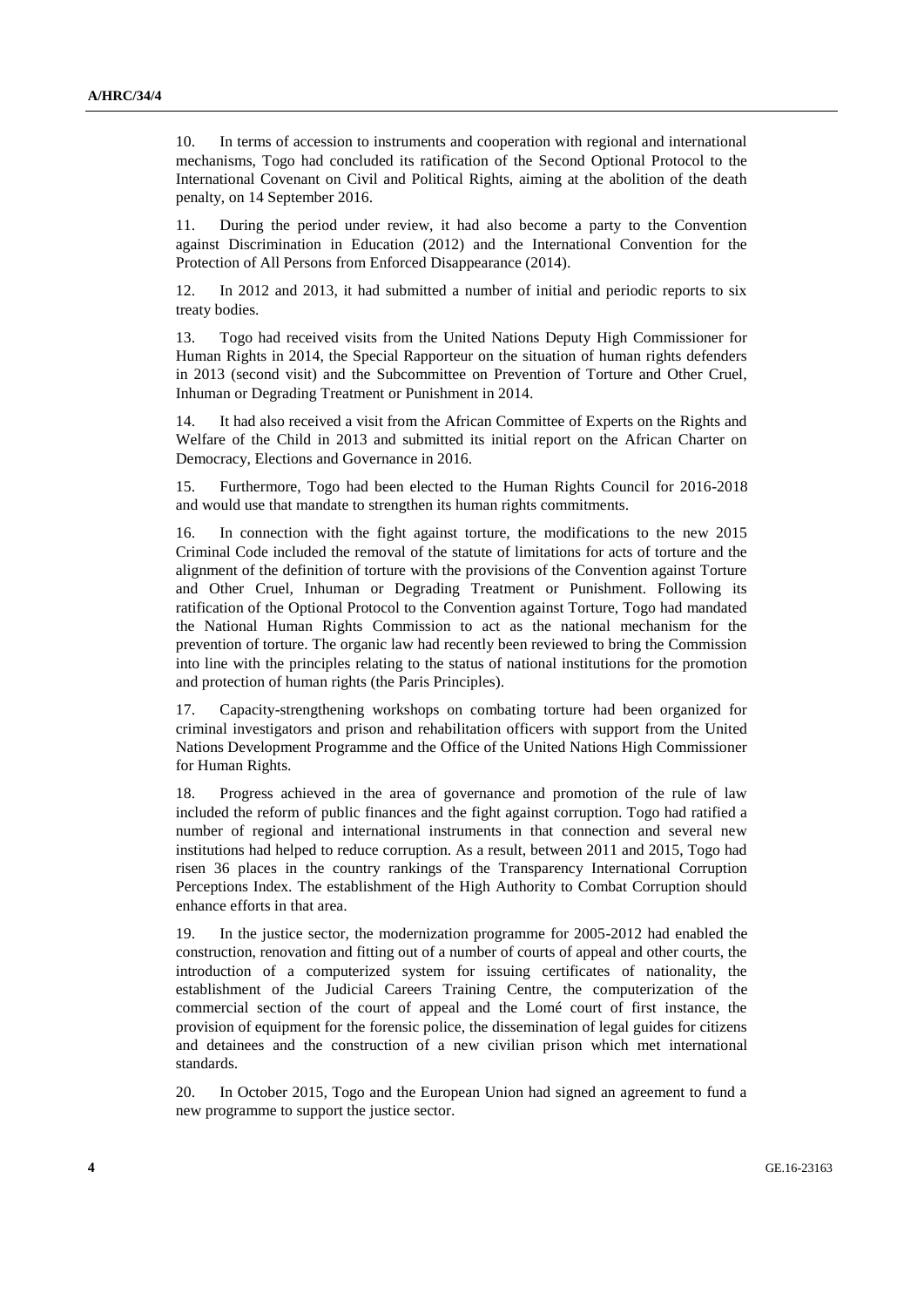21. The delegation stressed that fighting poverty was one of the Government's priorities and pointed to the Accelerated Growth and Employment Creation Strategy for 2013-2017, the National Fund for Inclusive Finance, the Emergency Programme for Community Development, dedicated programmes ensuring access to financial services for the poor, farmers and young people and the national Cash Transfer Programme. These policies and programmes had resulted in a decline in poverty in Togo, which had been chosen as a pilot country for the implementation of the Sustainable Development Goals.

22. Major reforms had also been instituted in the agricultural sector, where 15,000 jobs had been generated through the National Agricultural Investment and Food Security Programme. The progress made in combating hunger and malnutrition had been recognized by the Food and Agriculture Organization of the United Nations in 2013 and 2015. Nevertheless, significant challenges remained.

23. The proportion of the population with access to drinking water had risen from 42 per cent in 2012 to 50 per cent in 2015, while the electrification rate had increased from 26.57 per cent in 2013 to 28.3 per cent in 2014. In 2014, electricity had been brought to more than 80 communities as part of the rural electrification programme.

24. With regard to access to health care, the delegation highlighted the subsidies that covered 90 per cent of the cost of caesarian sections, the campaigns to treat obstetric fistula, the promotion of free malaria treatment, the creation of an observatory to combat discrimination against and stigmatization of persons living with HIV/AIDS and the provision of seven free vaccinations for women and children.

25. Other measures taken in this regard included the creation of a national laboratory for the quality control of medicines, the establishment of a drug regulatory authority, the recruitment of 1,107 health-care professionals, the award of 117 training grants and the provision of care for more than 80 per cent of pregnancies. The number of births attended by qualified personnel had increased from 60 per cent in 2010 to 73 per cent in 2014.

26. Regarding the right to work, the national employment policy had enabled more than 100,000 young people to benefit from support for training, employment, financing and entrepreneurship. This had led to a reduction in the youth unemployment rate from 8.1 per cent to 3.4 per cent between 2011 and 2015.

27. In the area of the right to education, Togo had updated its sectoral plan for 2014- 2025. Efforts made to improve access to and universal completion of primary education included the construction of 999 classrooms equipped with latrines and wells in 2014 and the conversion of 85 community-run schools into public schools. A total of 207 teachers and trainers had been recruited.

28. With regard to higher education, the delegation made reference to the computerization of the Directorate of the National Library and Archives and the introduction of regulations governing private higher education.

29. The new Criminal Code and the revised Individuals and Family Code contained provisions aimed at eliminating discrimination against women. In addition, efforts had been made to reduce gender inequality, including through the encouragement of women's participation in public affairs, the implementation of the women's centres programme and the establishment of a number of counselling centres for gender-based violence throughout the country.

30. The representation of women in parliament had risen from 11.11 per cent in 2007 to 18.68 per cent in 2016. In contrast, the percentage of women in government had dropped slightly.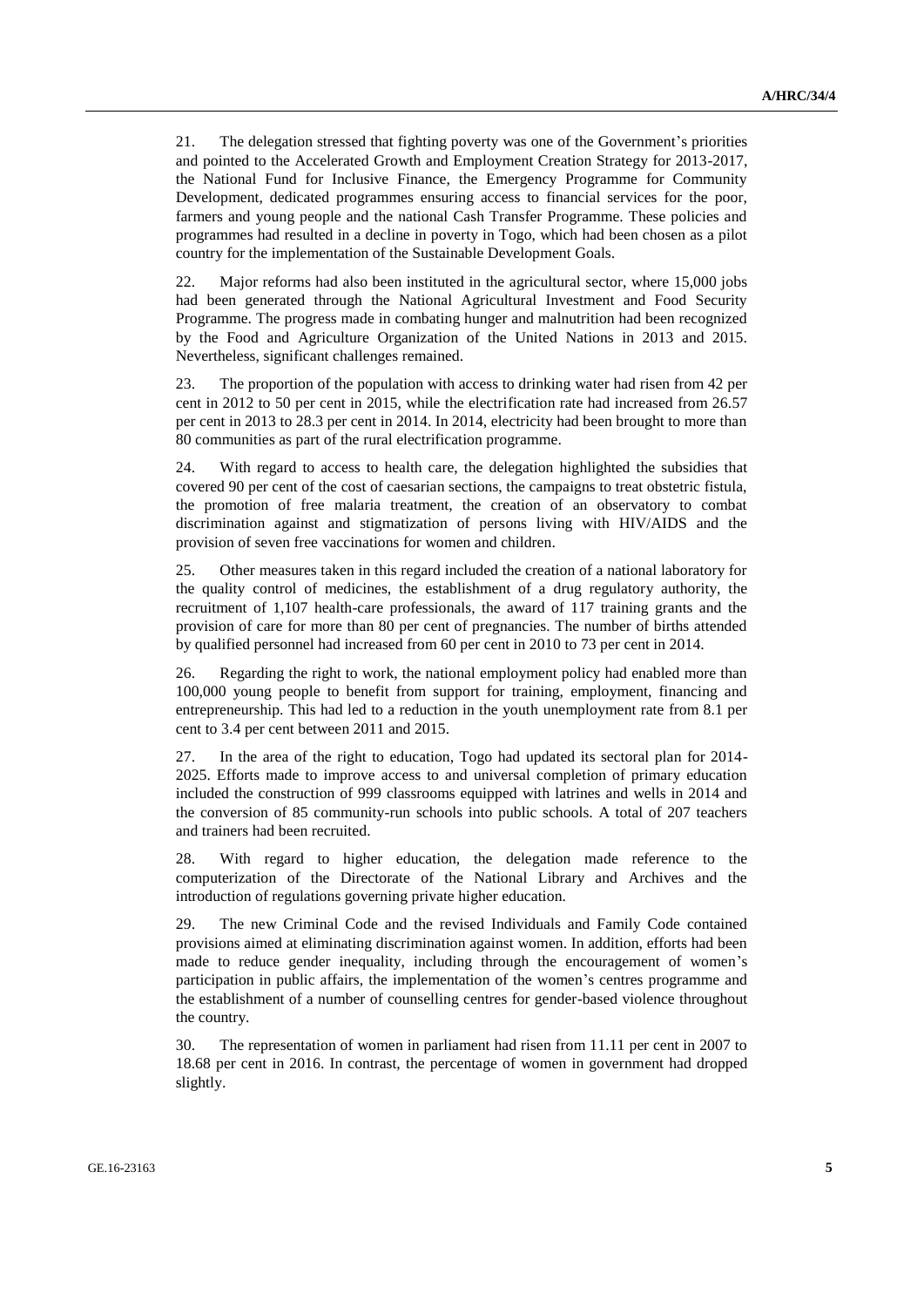31. Various programmes to combat violence against and abuse of children had been launched with technical and financial support from the United Nations Children's Fund (UNICEF) and other partners. In order to strengthen the monitoring of these programmes, a decree on the National Committee on the Rights of the Child had been issued.

32. With regard to persons with disabilities, a national protection strategy and a corresponding operational action plan had been developed. To promote inclusive education, teachers had received specialized training in order to improve the management and integration of children with disabilities. Togo had also been supported by Handicap International and the Togolese Federation of Associations of Persons with Disabilities.

33. The new law on the status of refugees in Togo, adopted in 2016, had brought the national asylum procedure into line with international standards. In addition, refugees were able to work in Togo.

34. Responding to the questions received, the delegation stated that the use of force by the defence and security forces was regulated by the Constitution, the Act of 16 May 2011 and the decree of 6 March 2013. The maintenance and restoration of law and order were governed by the proportional use of force and subject to a request from the competent authority. An independent commission of inquiry was investigating serious incidents involving the use of force and had facilitated the initiation of legal proceedings. In addition, a range of disciplinary and criminal sanctions were available.

35. Furthermore, the implementation of the new Code of Military Justice of April 2016 meant that no act of wrongdoing would go unpunished.

36. Togo was engaged in legal proceedings and activities to raise public awareness of the obligation to obey the law. Community policing policies were also planned in order to raise awareness of the risks and harmful consequences of mob justice.

37. In order to reduce prison overcrowding, pretrial detention would now be used only as an emergency measure and a model prison had been opened in Kpalimé. Additional resources were needed to address the shortcomings in terms of food and health care.

38. Progress had been made on birth registration. The birth registration rate had doubled to 85 per cent in 15 prefectures as a result of the operational action plan, and a reliable system for registration and the issuance of certificates was planned.

39. Freedom of expression was guaranteed by the Constitution and the Press and Communications Code. The Act on Freedom of Access to Public Information and Documentation, adopted in March 2016, protected access to public information.

40. Regarding the right to social security, efforts had been focused on the principle of universal coverage by extending the existing coverage for civil servants to workers in the private sector. With regard to the issue of female genital mutilation, the incidence had dropped from 12 per cent in 1996 to 2 per cent in 2012.

41. The new Criminal Code and the Individuals and Family Code prohibited violence against women, and victims of violence received assistance at counselling centres and women's centres.

42. Togo was combating teenage marriage, teenage pregnancy and violence against girls in schools through awareness-raising, advocacy and efforts to keep them in school throughout higher education.

43. To combat child trafficking, Togo had boosted family finances by providing subsidies and establishing school canteens in poor areas. Between 2012 and 2015, 218 of the 553 child trafficking complaints filed had resulted in the prosecution of perpetrators, and cooperation agreements in this connection would be signed with Benin, Gabon and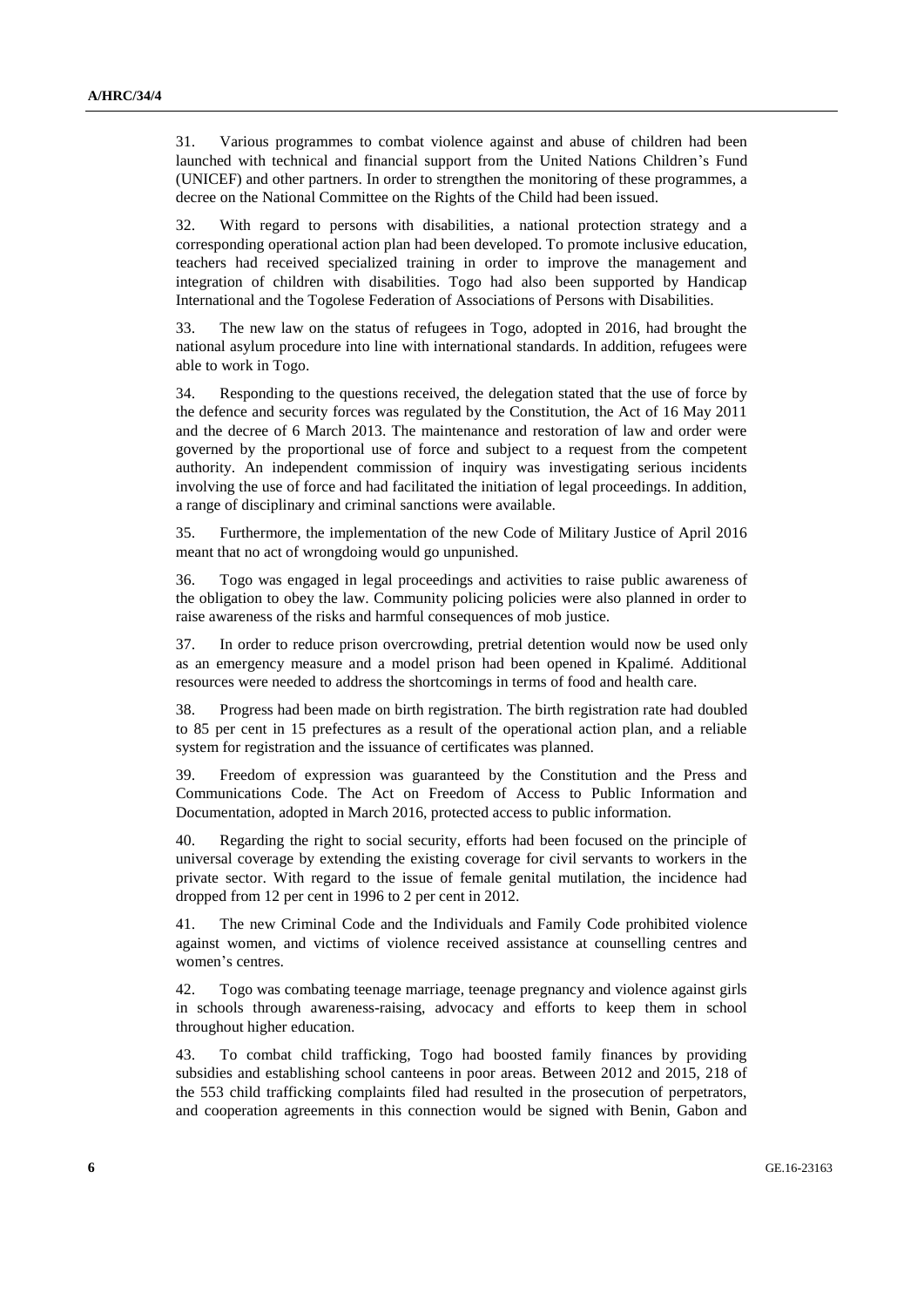Nigeria. Following a decision taken in October 2016 by the Council of Ministers, appointments would be made to the National Committee on the Rights of the Child.

44. Regarding the right to education, the imbalance in school enrolment between girls and boys and the dropout and repetition rates had all decreased. Programmes to support girls in technical education had led to scholarships being awarded to female students in scientific and technical subjects. The cooperation of the traditional customary authorities had enabled girls to be removed from convents and enrolled in school.

45. Between 2011 and 2015, the poverty rate fell from 58 per cent to 51 per cent, partly as a result of the national programme for sustainable development. Efforts continued to improve access to water, including on farms. In the mining sector, infringements of safety regulations were subject to sanctions and companies were supporting the economic development of mining areas in line with the mining governance programme funded by the World Bank.

46. Despite these advances, challenges remained. However, Togo was still committed to making significant and progressive improvements in the area of human rights and sought assistance from partners in pursuing its priorities, in particular birth registration, health in prisons and the implementation of social programmes for which it needed financial support.

47. The delegation thanked those countries that had contributed to improving human rights in Togo, as well as the international organizations that had supported it throughout the review process, in particular the International Organization of la Francophonie. Lastly, Togo invited its technical and financial partners to continue to support the Government's initiatives in the areas of human rights and the well-being of the population.

#### **B. Interactive dialogue and responses by the State under review**

48. During the interactive dialogue, 78 delegations made statements. Recommendations made during the dialogue can be found in section II of the present report.

49. Burundi congratulated Togo on the elections held in 2015. It welcomed the commitment to improve the human rights situation, by organizing awareness-raising and training sessions on human rights for different State officials, and the measures taken to improve the judicial system.

50. Canada complimented Togo on the abolition of the death penalty and the criminalization of torture. It welcomed the efforts to improve detention conditions by reducing overcrowding in prisons and separating incarcerated men from incarcerated women and children.

51. The Central African Republic noted that youth continued to suffer abuse despite the efforts made to eradicate that practice. It wished full success to Togo and called on the international community to support Togo in the consolidation of democracy and in strengthening the rule of law.

52. Chile noted the ratification of several international human rights instruments and the efforts made to strengthen the normative framework and to cooperate with international human rights mechanisms.

53. China commended Togo for its efforts to strengthen infrastructure and enhance the level of public services in the health, education and employment sectors. It noted the adoption of the Criminal Code and the Individuals and Family Code and the implementation of a strategy to combat sexual violence. It hoped that the international community would provide Togo with the necessary technical assistance.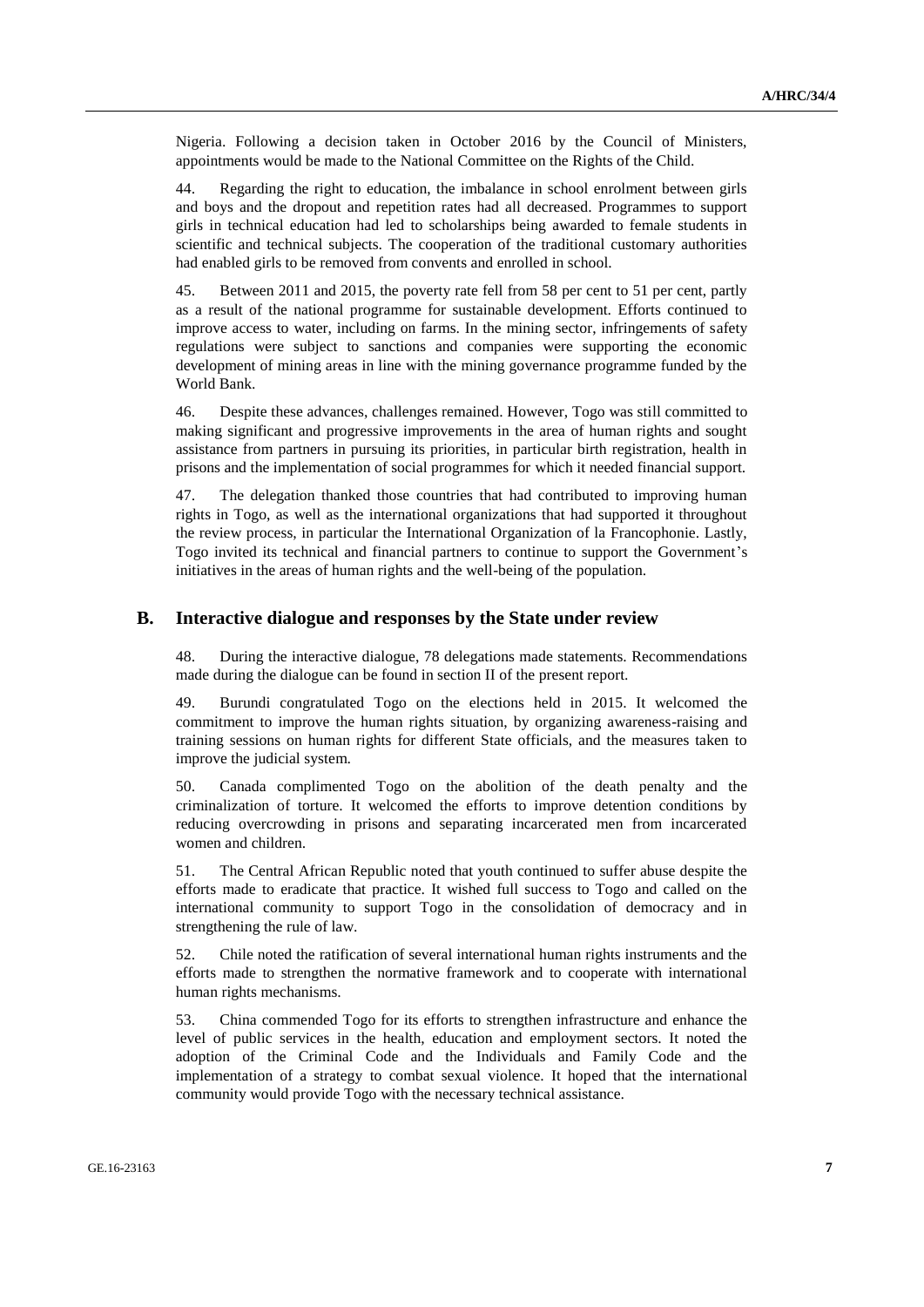54. The Congo noted the efforts to harmonize legislation with international instruments. It encouraged Togo to strengthen its human rights institutions and its cooperation with the human rights mechanisms.

55. Côte d'Ivoire welcomed the Law on the National Human Rights Commission, the new Criminal Code and the adoption of strategies aimed at accelerating growth and promoting employment. It was concerned about the underrepresentation of women in decision-making and the protection of civil society actors.

56. Cuba welcomed the efforts to harmonize national legislation with ratified international human rights instruments, the adoption of national and sectoral human rights policies and programmes and the ratification of international treaties. It welcomed the Law on the National Human Rights Commission and the strategy on accelerated growth and employment promotion.

57. Djibouti welcomed the ratification of international human rights treaties and the Law on the National Human Rights Commission. It encouraged Togo to combat sexual violence, early marriage, ill-treatment of girls and female genital mutilation, and to eliminate corruption in administration and in the judicial system.

58. Egypt noted the efforts to promote human rights and to implement the recommendations from the first review cycle. It also noted the focus on social development, combating poverty and developing the education sector. Egypt welcomed the submission of reports to treaty bodies.

59. Ethiopia commended Togo for identifying priority areas in the promotion and protection of human rights. It noted the efforts to enhance the normative and institutional framework, as well as the Accelerated Growth and Employment Creation Strategy for 2013-2017.

60. Mexico noted the adoption of the law amending the definition of torture to bring it into line with the Convention against Torture. It was concerned about discrimination based on sexual orientation and gender identity. Mexico asked about the progress and challenges in the implementation of the birth registration plan for 2013-2017.

61. Gabon noted the adoption of the new Criminal Code, which integrates a gender perspective and prohibits child labour and human trafficking. It also noted the adoption of the Individuals and Family Code, which prohibits customary practices constituting violence and discrimination against women.

62. Georgia noted with satisfaction the enactment of the new Criminal Code and the Individuals and Family Code and the ratification of the Convention against Discrimination in Education and the Convention relating to the Status of Stateless Persons. It encouraged Togo to issue a standing invitation to the special procedure mandate holders.

63. Germany noted progress made since the 2011 universal periodic review of Togo, in particular the criminalization of torture.

64. Ghana noted with satisfaction the measures taken to ensure equal access by men and women to education and inclusive education for persons with disabilities.

65. Switzerland welcomed the new Criminal Code while expressing concern about restrictions on the right to freedom of expression and on the work of journalists and human rights defenders, as well as precarious detention conditions and overcrowding in prisons. It noted allegations of persistent malnutrition, unhealthiness and ill-treatment in detention centres.

66. Guatemala noted the efforts to strengthen the judiciary. However, it was concerned about the lack of independence of the judiciary, access to justice and impunity.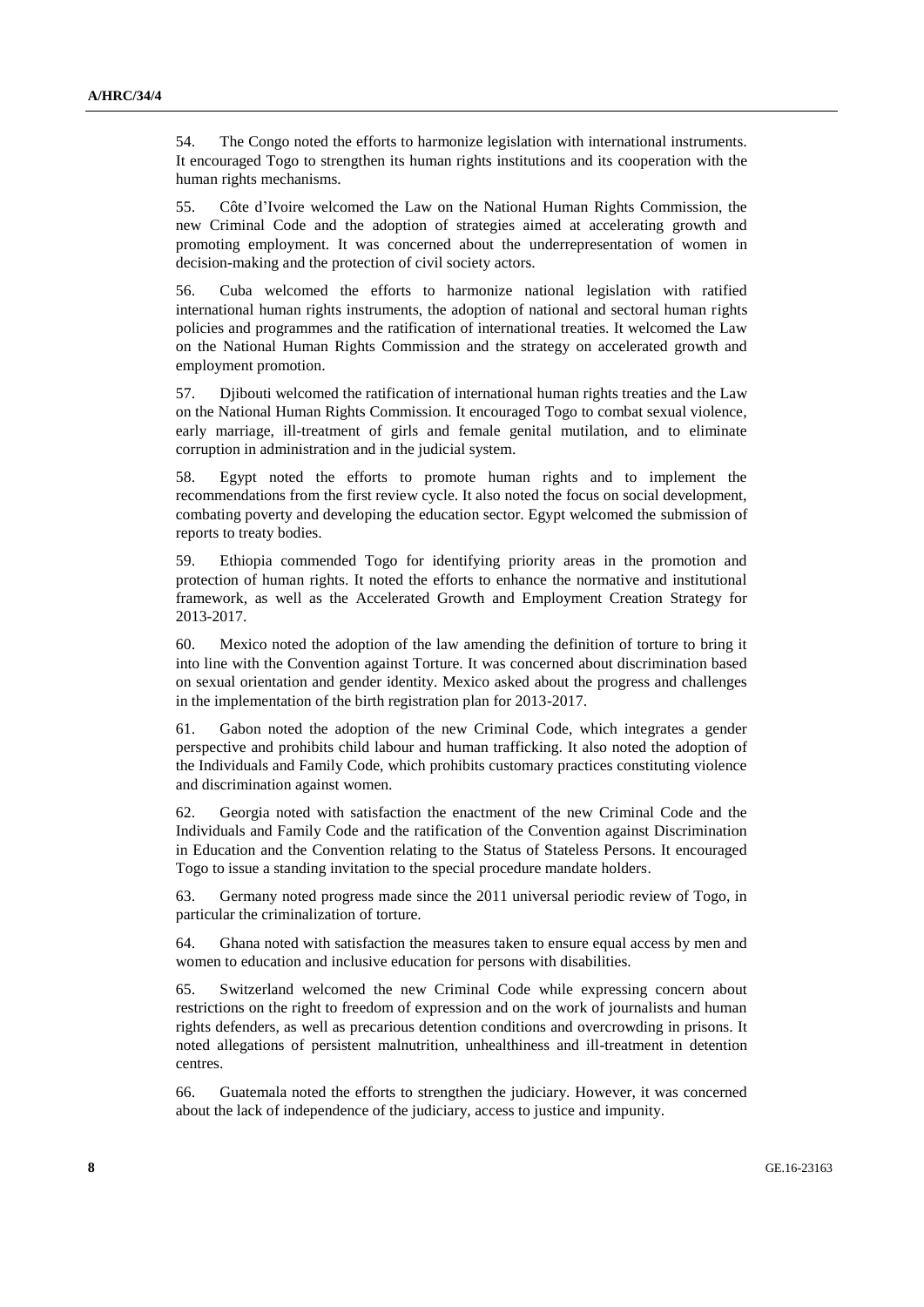67. Indonesia welcomed the adoption of the Criminal Code, training on torture prevention for police officers and the processing of complaints and investigations by the National Human Rights Commission. It noted the efforts to harmonize national legislation with international instruments and legislative measures for human rights promotion and protection.

68. Iraq welcomed the cooperation with special procedures, the development of the implementation action plan regarding the universal periodic review and the ratification of the Convention against Discrimination in Education and the International Convention for the Protection of All Persons from Enforced Disappearance.

69. Israel commended Togo for its good cooperation with international and regional human rights mechanisms, proactive policies to prevent torture and the emphasis on political participation.

70. Italy appreciated the intensified efforts to combat violence against women and girls and enhance child protection since the first review cycle.

71. Kenya commended Togo for the steps taken to implement recommendations from the first review cycle despite the challenges and without support from the international community.

72. Lebanon took positive note of the commitment to uphold human rights principles, which was reflected in the national legal framework, the reception of special procedure mandate holders and the election of Togo as a member of the Human Rights Council from 2016 to 2018.

73. Libya welcomed the efforts to implement accepted recommendations from the first review cycle and to strengthen the education system. It urged Togo to ensure that primary education was accessible to all.

74. Liechtenstein welcomed the efforts to eliminate discrimination against women and the prohibition of customary practices constituting violence or discrimination against women through the amendment of the Individuals and Family Code. It encouraged Togo to implement the Code.

75. Madagascar welcomed the adherence to the Convention against Discrimination in Education and the Convention relating to the Status of Stateless Persons. Madagascar welcomed the efforts to strengthen the institutional and legislative framework and the progress made regarding the rights to education and health.

76. Maldives welcomed the efforts to eliminate discrimination against women, the campaign against child marriage, awareness-raising about early and forced marriage and early pregnancy. It commended the establishment of the framework for consultations and dialogue with human rights actors and stakeholders.

77. Mauritania welcomed the engagement in the field of human rights and the efforts to improve the living conditions of the population, including through the policy to eradicate poverty and ensure access to education and health care. It noted the legislative and institutional measures to reinforce the human rights framework, including the strengthening of the National Human Rights Commission.

78. France welcomed the measures taken since the first review cycle, particularly the ratification of the International Convention for the Protection of All Persons from Enforced Disappearance and the Second Optional Protocol to the International Covenant on Civil and Political Rights, aiming at the abolition of the death penalty, and the establishment of the national mechanism to prevent torture.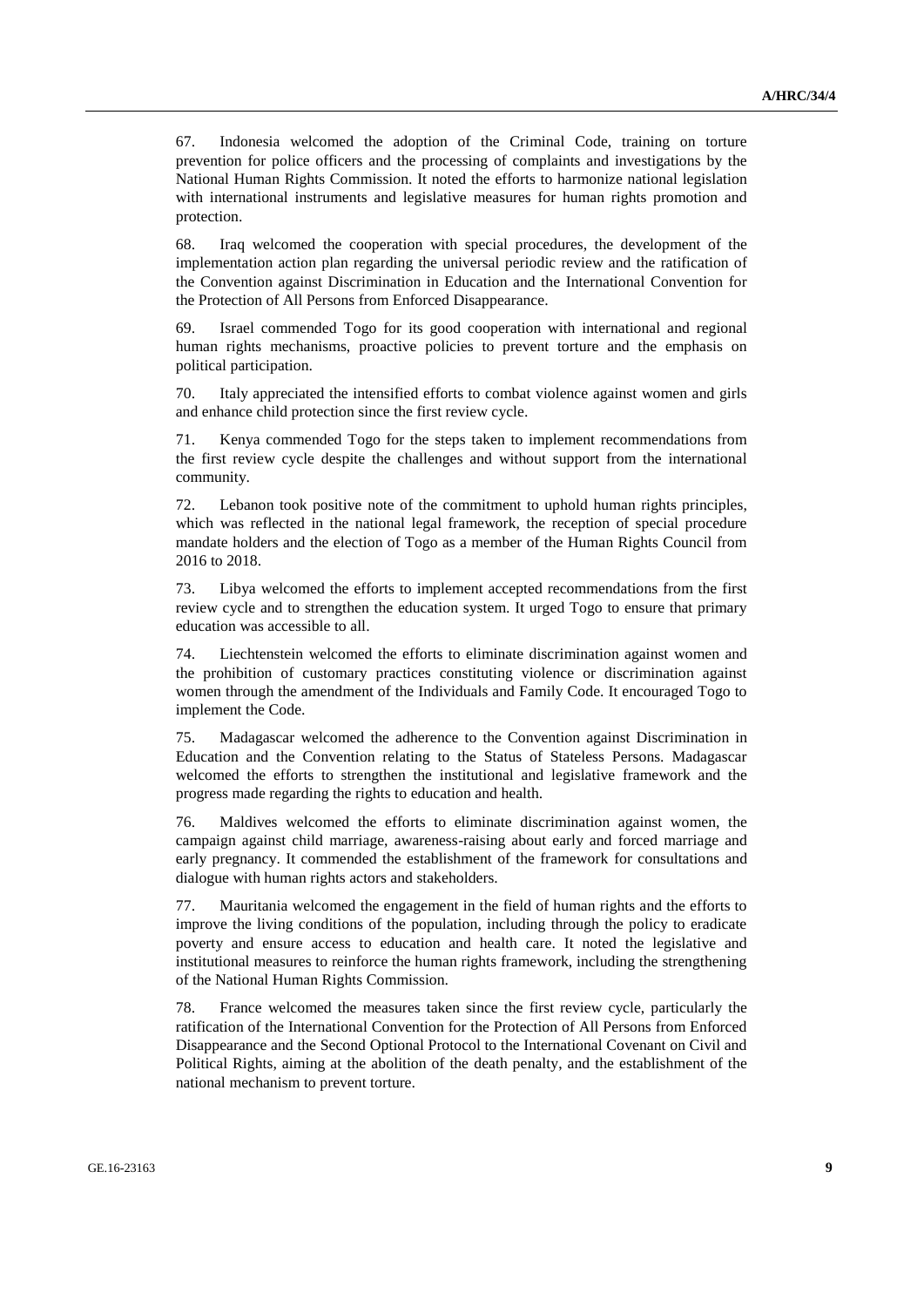79. Mongolia noted the steps taken to eliminate discrimination against women, to punish those responsible for gender-based violence and trafficking in women and to promote the rights of persons with disabilities and of minorities. It commended Togo for its cooperation with UNICEF to combat violence against and the sexual exploitation of children.

80. Montenegro commended Togo for its abolition of the death penalty and the appointment of cantonal focal points to support victims of domestic violence. It asked about measures to improve the legal framework on human trafficking, investigate cases of trafficking and prosecute traffickers.

81. Morocco welcomed the reforms initiated regarding the rights to health, housing, work and education. It commended Togo for its efforts in reforming and modernizing the Criminal Code and the Criminal Procedure Code and in strengthening the guarantees on access to justice.

82. Mozambique welcomed the ratification of the Convention against Discrimination in Education, the Convention relating to the Status of Stateless Persons, the International Convention for the Protection of All Persons from Enforced Disappearance and the Arms Trade Treaty. It welcomed the visits by the United Nations Deputy High Commissioner for Human Rights, the Subcommittee on Prevention of Torture and other Cruel, Inhuman or Degrading Treatment or Punishment and special procedure mandate holders.

83. Namibia welcomed the new Criminal Code and the Individuals and Family Code, which contains provisions aimed at eliminating discrimination against women. It encouraged Togo to continue its efforts to reform the judicial system and to ensure the independence of the judiciary.

84. The Netherlands noted the restrictions on the right to peaceful assembly, especially for women and persons advocating for the rights of lesbian, gay, bisexual, transgender and intersex persons, and the excessive use of force on demonstrators. It expressed concern about the draft law on association, which might result in restrictions on the right to peaceful assembly and association, and about the prevailing impunity.

85. The Niger welcomed the laws on the National Human Rights Commission and the right to access to information and public documents, the good cooperation with treaty bodies and special procedure mandate holders, and the government initiatives such as the creation of agricultural development zones.

86. Nigeria praised the initiatives taken to reduce poverty. It noted the achievements made to improve and strengthen the health-care and education systems and welcomed the efforts to combat torture and ill-treatment through training courses for criminal investigators and prison officials.

87. Pakistan was encouraged by the efforts made to implement the majority of the recommendations from the first review cycle and noted the initiatives in that regard. It commended Togo for its efforts to consolidate democracy and strengthen the rule of law.

88. The Philippines was encouraged by the steps taken to strengthen the domestic framework. However, it noted with concern that the Nationality Code does not allow women to transfer their nationality to a foreign spouse, as men are able to do. It was also concerned about the underrepresentation of women in decision-making bodies.

89. Portugal commended the ratification of the Second Optional Protocol to the International Covenant on Civil and Political Rights. It welcomed the adoption of the new Criminal Code, the compliance of the definition of torture with that contained in the Convention against Torture and the prohibition of female genital mutilation. Portugal noted the lack of access to primary education by one third of the children in the country.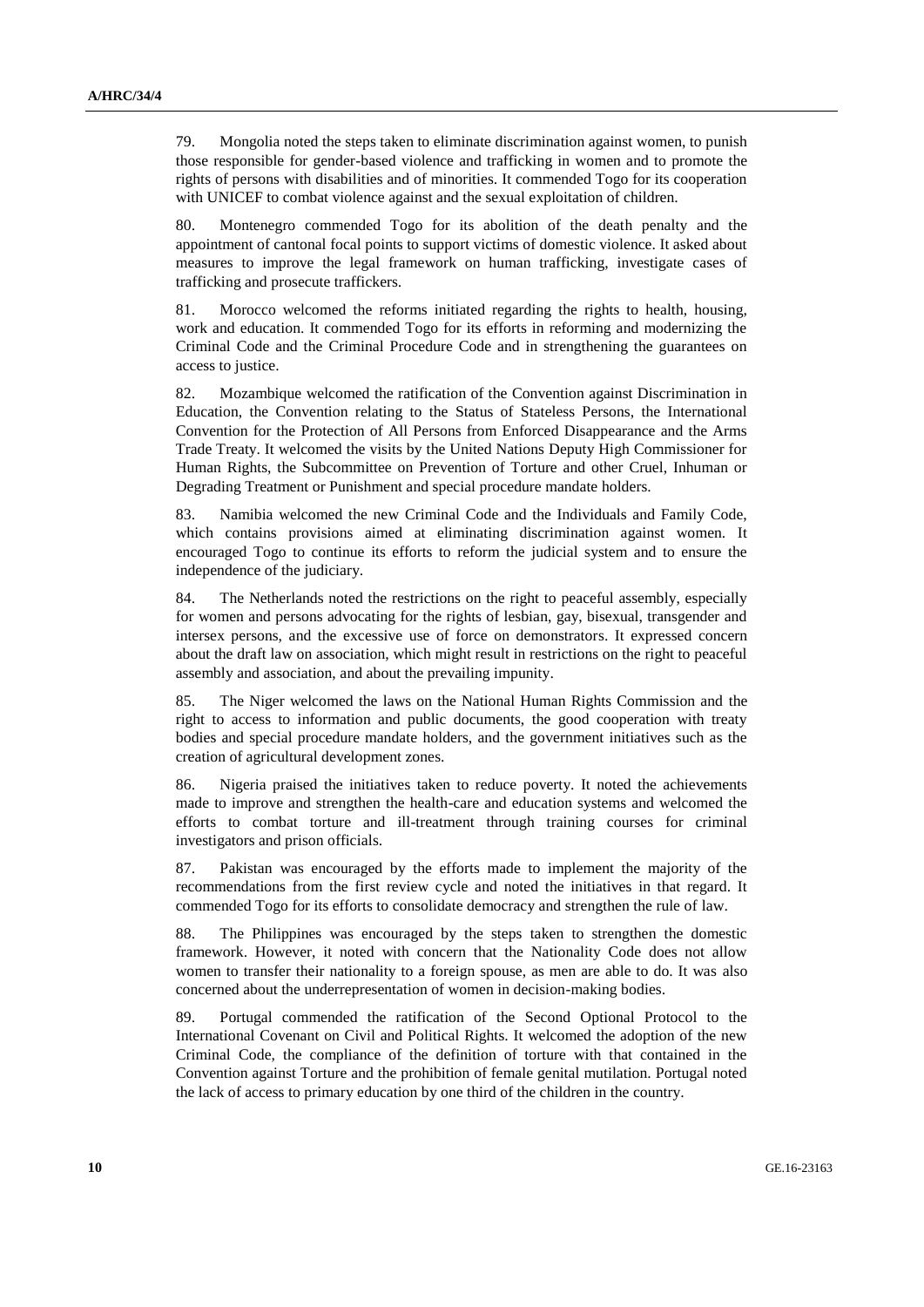90. The Republic of Korea appreciated the efforts to revise laws on areas including regarding legal assistance, family, education and access to information. It noted that those efforts were in follow-up to the previous review.

91. The Russian Federation commended Togo for its efforts to improve its legal framework and the independence and effectiveness of the judiciary. It noted with concern that the practice of female genital mutilation had not stopped despite its criminalization.

92. Rwanda noted the progress relating to social and economic rights and the right to justice. It commended Togo for its continued efforts to promote gender equality and combat sexual and gender-based violence and its implementation of policies aimed at reducing disparities between men and women.

93. Senegal welcomed the legislative reforms reinforcing the human rights framework, particularly the laws relating to the composition, organization and functioning of the National Human Rights Commission and access to information and public documentation. Senegal noted the ratification of the International Convention for the Protection of All Persons from Enforced Disappearance and the training for penitentiary staff.

94. Serbia commended Togo for its efforts to combat discrimination, the ratification of the Convention against Discrimination in Education and the adoption of the Criminal Code. It encouraged the Government to continue its efforts towards achieving comprehensive criminal liability for the use of torture.

95. Sierra Leone welcomed the adoption of the Law on Legal Aid, the new Criminal Code and the ratification of the International Convention for the Protection of All Persons from Enforced Disappearance. It encouraged Togo to ensure closer collaboration with the national human rights institution and provide it with additional resources, and ensure gender equality and equal participation of women in decision-making processes.

96. Slovenia commended Togo for its ratification of several human rights treaties. It was concerned that birth registration was still not universal, that consensual same-sex sexual conduct was criminalized and that violence against women remained a problem.

97. South Africa noted the efforts of Togo to strengthen the education system and the adoption of the law on freedom of access to information.

98. South Sudan noted the adoption of laws on human rights issues and the ratification of several human rights treaties. It encouraged Togo to share its experience and good practice in ensuring access to education for girls.

99. Spain welcomed the new Criminal Code that criminalizes female genital mutilation, while expressing concern that Togo continued to criminalize sexual relations between consenting adults of the same sex. It also welcomed the fact that the new Criminal Code is conducive to harmonizing national legislation with the Convention against Torture.

100. The Sudan welcomed the ratification of the International Convention for the Protection of All Persons from Enforced Disappearance and the Convention against Discrimination in Education and cooperation with special procedures.

Greece noted the progress in various areas, including the adoption of the Criminal Code and the Individuals and Family Code, the strengthening of the education system and the implementation of the National Strategy to Combat Gender-based Violence.

102. Tajikistan noted the socioeconomic development policy and the national programme to modernize the judicial system.

103. Timor-Leste welcomed the fact that female genital mutilation had been criminalized and the new law on freedom of peaceful assembly. However, it remained concerned at the high rate of sexual harassment and rape of girls in schools.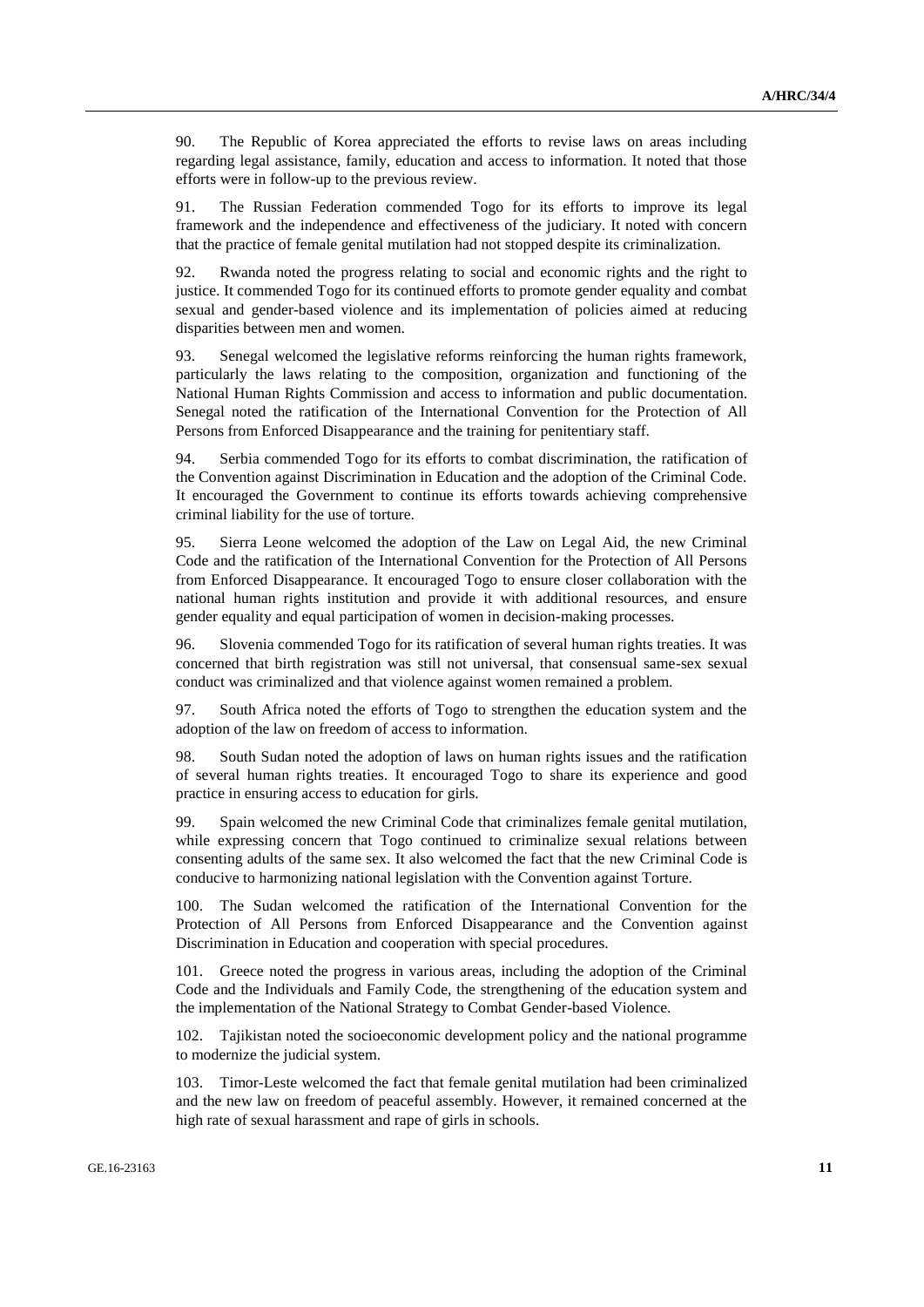104. Tunisia appreciated the adoption of the new Criminal Code, the Law on Legal Aid, the Law on Freedom of Assembly and Association, and the Individuals and Family Code. It welcomed the efforts to combat torture and ill-treatment and to improve prison conditions and the situation of persons with disabilities.

Turkey welcomed the adoption of the Law on the National Human Rights Commission and the action plans promoting birth registration.

106. Uganda noted the efforts to ratify several human rights instruments, including the International Convention for the Protection of All Persons from Enforced Disappearance, and to harmonize its legislation with its international human rights obligations.

107. Ukraine noted with satisfaction the Government's efforts to implement the Convention against Torture and the Convention on the Rights of the Child, to modernize the judicial system and to implement regulations regarding conditions of arrest, custody and detention.

108. The United Arab Emirates welcomed the progress made in the area of education, particularly the policy to make primary education free and compulsory. It appreciated that education was being provided to all social groups, including children with special needs.

109. The United Kingdom welcomed the decision to accede to the Second Optional Protocol to the International Covenant on Civil and Political Rights. It urged Togo to adopt a law and establish a commission to combat human trafficking and further reforms to support political pluralism. It called for more measures to reduce prison overcrowding.

110. The United Republic of Tanzania noted the efforts to ratify numerous international treaties. It commended Togo for its commitment to improve respect for the rule of law and for taking initiatives aimed at revitalizing the economy, combating poverty and improving the well-being of its citizens.

111. The United States of America commended Togo for, among other things, holding a peaceful and democratic presidential election in 2015 and the decision to plan for local elections. It remained concerned about the increase in pretrial detentions and poor prison conditions. It noted the lack of reliable institutions to investigate corruption.

112. Uruguay welcomed the ratification of the Second Optional Protocol to the International Covenant on Civil and Political Rights, aiming at the abolition of the death penalty and the ratification of the International Convention for the Protection of All Persons from Enforced Disappearance. It encouraged Togo to ensure the independence of the National Human Rights Commission and to provide it with the necessary resources.

113. The Bolivarian Republic of Venezuela noted that Togo had ratified international instruments and submitted reports to the treaty bodies, that anti-retroviral drugs to combat HIV/AIDS were free, primary education was free, grants were awarded to secondary school students and to girls in remote areas and malnutrition had been reduced with support provided to poor children.

114. Viet Nam commended Togo for the positive developments in the protection and promotion of human rights.

115. Zambia commended Togo for developing the National Strategy to Combat Genderbased Violence. It noted the prevailing social attitudes conducive to the stigmatization of children with disabilities and the cases of juveniles kept with adults in places of detention and of children without birth certificates.

116. Zimbabwe noted the adoption of national policies and programmes, including the National Health Sector Development Plan and the ratification of several human rights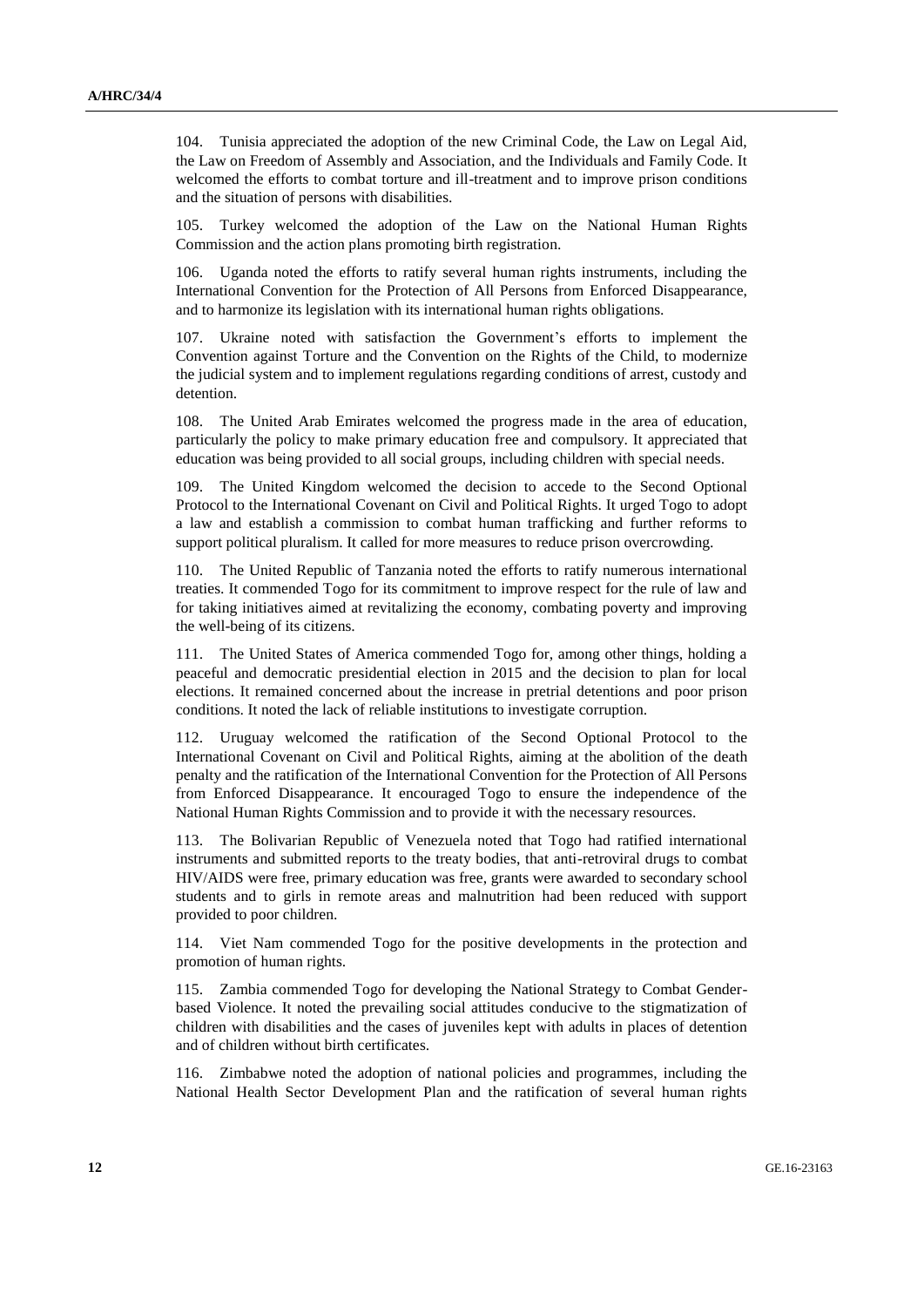treaties, including the International Convention for the Protection of All Persons from Enforced Disappearance.

117. Albania noted the adoption of the Law on Legal Aid and the Criminal Code and the ratification of the International Convention for the Protection of All Persons from Enforced Disappearance. It encouraged the Government to further strengthen its national efforts and human rights mechanisms.

118. Algeria commended Togo for the adoption of the Law on Legal Aid and the review of the Individuals and Family Code. It welcomed the efforts to combat torture and illtreatment through training to judicial staff, police officers and penitentiary staff. Algeria also welcomed the workshop on access by women to land.

119. Angola noted the ratification of the Second Optional Protocol to the International Covenant on Civil and Political Rights, the effective cooperation with international human rights mechanisms and the harmonization of national legislation with international standards.

120. Argentina welcomed the ratification of the International Convention for the Protection of All Persons from Enforced Disappearance and the Second Optional Protocol to the International Covenant on Civil and Political Rights and the legislative and institutional initiatives taken to protect and improve the situation of women and girls.

121. Armenia welcomed the efforts to strengthen the education system, including the increased number of teachers. It encouraged the enrolment of girls in primary education.

122. Australia welcomed the ratification of the Second Optional Protocol to the International Covenant on Civil and Political Rights. It expressed concern about the lack of parliamentary oversight of the National Human Rights Commission, restrictions on freedom of expression and assembly and the Criminal Code provisions that might restrict freedom of the press and civil society.

123. Azerbaijan acknowledged the efforts to strengthen the legal and institutional framework for human rights promotion and protection. It welcomed the cooperation with special procedures.

124. Bangladesh welcomed the harmonization of national legislation with ratified international treaties, the adoption of policies and national and sectoral programmes, the adoption of the Accelerated Growth and Employment Creation Strategy and the progress in gross domestic product growth, increased food production, access to safe drinking water and the substantially decreased number of undernourished people.

125. Belgium welcomed the criminalization of torture while expressing concerns about impunity in relation to the excessive use of force by armed forces, the lack of a law on violence against women and the criminalization of sexual relations between consenting adults of the same sex.

126. Botswana welcomed the enactment of various laws and noted the progress made in implementing the recommendations from the previous review. It noted some challenges, including sexual abuse of girls in schools, child marriage, lack of separation of minors and adults in detention facilities and the high level of human trafficking.

127. Brazil appreciated the ratification of the Second Optional Protocol to the International Covenant on Civil and Political Rights, aiming at the abolition of the death penalty, and recognized the constructive participation of Togo in international human rights forums and its criminalization of torture.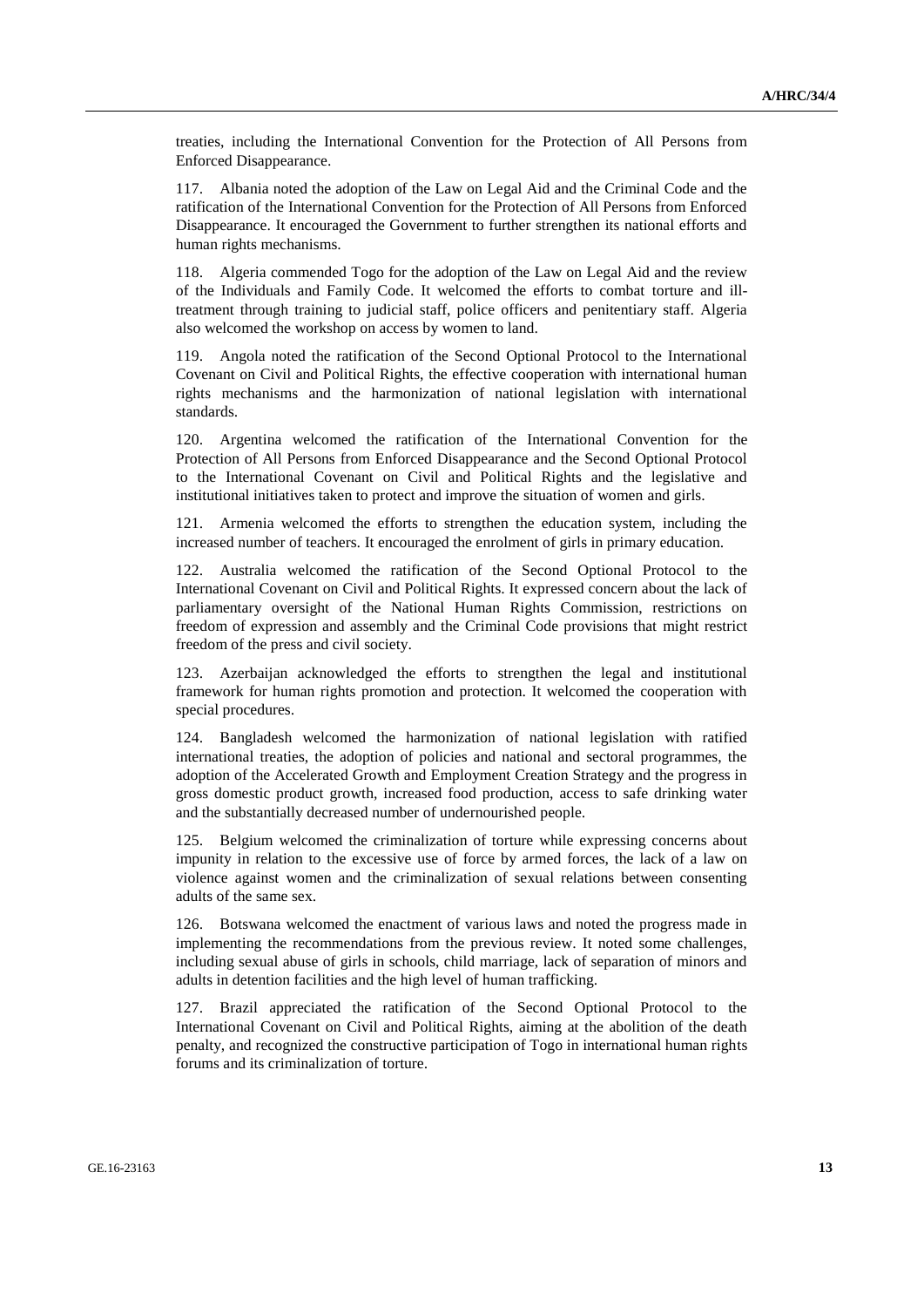### **II. Conclusions and/or recommendations**

128. **The recommendations formulated during the interactive dialogue/listed below have been examined by Togo and enjoy the support of Togo:**

128.1 **Continue its efforts to ratify international human rights treaties (Côte d'Ivoire);**

128.2 **Accede to those international legal instruments to which Togo is not yet a party, in particular the Optional Protocol to the Convention on the Elimination of All Forms of Discrimination against Women (Gabon);**

128.3 **Speed up the process of ratification of the Optional Protocol to the Convention on the Elimination of All Forms of Discrimination against Women (Georgia); Expedite action on the ratification process of the Optional Protocol to the Convention on the Elimination of All Forms of Discrimination against Women (Ghana); Accelerate its ratification process of the Optional Protocol to the Convention on the Elimination of All Forms of Discrimination against Women (Mongolia);**

128.4 **Consider signing and ratifying the Optional Protocol to the Convention on the Elimination of All Forms of Discrimination against Women (Guatemala);**

128.5 **Sign and ratify the Optional Protocol to the Convention on the Elimination of All Forms of Discrimination against Women (Italy);**

128.6 **Accept, ratify or accede to the Optional Protocol to the Convention on the Elimination of All Forms of Discrimination against Women (Uruguay);**

128.7 **Ratify the Optional Protocol to the Convention on the Elimination of All Forms of Discrimination against Women (Madagascar) (Djibouti) (Portugal) (Albania);**

128.8 **Continue to pursue gender equality by adopting the Optional Protocol to the Convention on the Elimination of All Forms of Discrimination against Women (Australia);**

128.9 **Expedite action on the ratification process of the International Convention on the Protection of the Rights of All Migrant Workers and Members of Their Families (Ghana); Complete the process of ratifying the International Convention on the Protection of the Rights of All Migrant Workers and Members of Their Families (Turkey);**

128.10 **Ratify the International Convention on the Protection of the Rights of All Migrant Workers and Members of Their Families (Algeria) (Egypt) (Sierra Leone);**

128.11 **Ratify promptly the International Convention on the Protection of the Rights of All Migrant Workers and Members of Their Families (Guatemala);**

128.12 **Consider the ratification of the International Convention on the Protection of the Rights of All Migrant Workers and Members of Their Families (Indonesia); Consider ratifying the International Convention on the** 

<sup>\*\*</sup> The conclusions and recommendations have not been edited.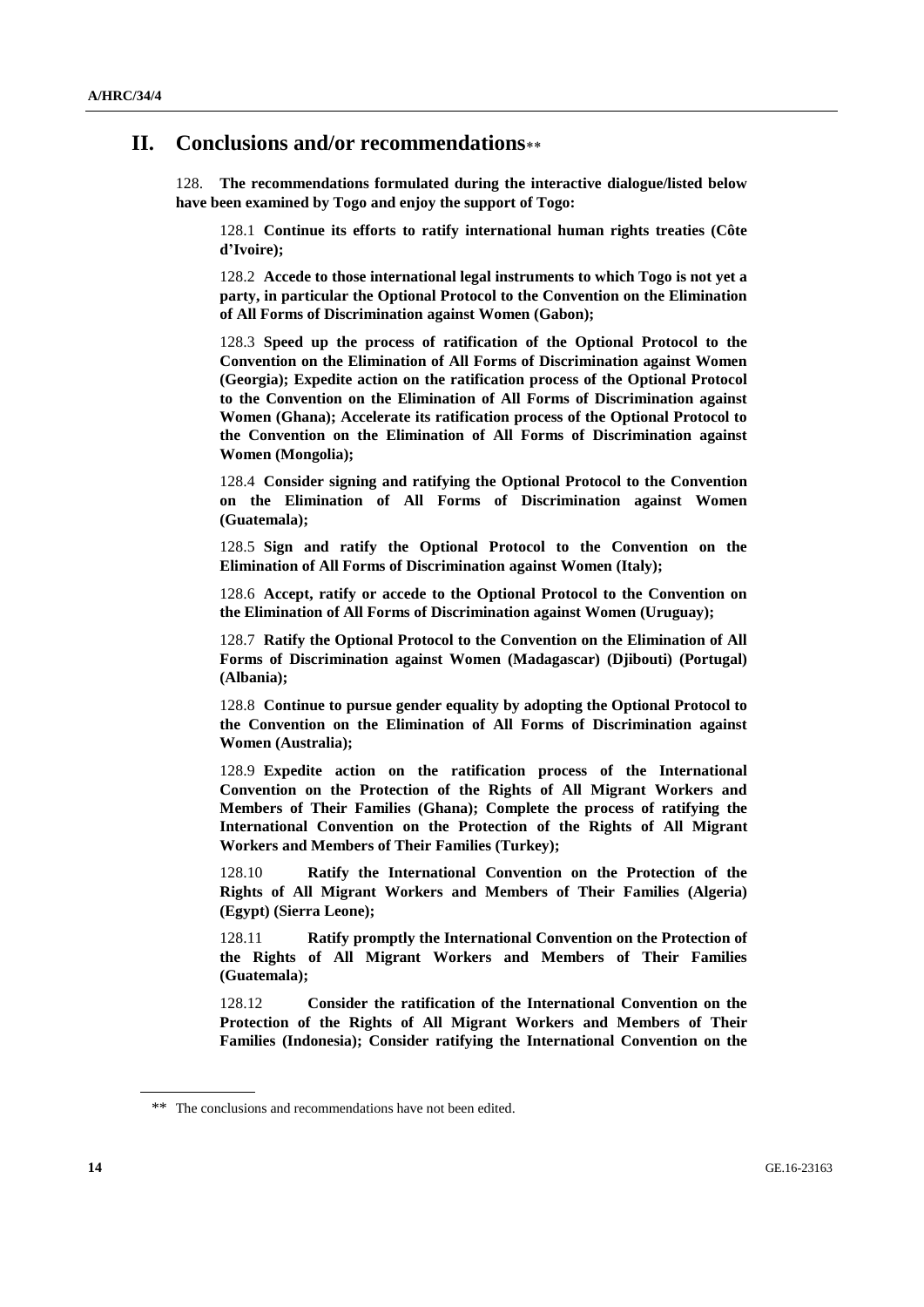**Protection of the Rights of All Migrant Workers and Members of Their Families (Philippines);**

128.13 **Envisage the ratification of the International Convention on the Protection of the Rights of All Migrant Workers and Members of Their Families which was signed by Togo in 2001 (Senegal);**

128.14 **Consider ratifying the International Labour Organization (ILO) Domestic Workers Convention, 2011 (No. 189) (Philippines);**

128.15 **Continue its accession to the core international human rights instruments (Azerbaijan);**

128.16 **Consider signing the core human rights treaties to which it is not yet a party (United Republic of Tanzania);**

128.17 **Amend the Individuals and Family Code in which consideration is given to prevention and support of victims of gender-based and sexual violence (Liechtenstein);**

128.18 **Ensure that domestic legislation is in line with international human rights standards (Philippines);**

128.19 **Accelerate the process to establish a national committee on the rights of children provided for in the Children's Code (Gabon);**

128.20 **Speed up the establishment of the national commission to fight against trafficking in persons and the implementation process of the action plan of the national policy on gender equity and equality (Madagascar);**

128.21 **Institute a national action plan on the prevention of torture and allocate sufficient resources for its implementation (Serbia);**

128.22 **Continue to develop the normative and institutional framework at the national level by integrating all instruments and treaties ratified by Togo in the legislative system of the country (Iraq);**

128.23 **Strengthen training and awareness-raising of the main social actors on international human rights standards (Côte d'Ivoire);**

128.24 **Continue efforts to raise awareness and to train those working in the field of human rights (Egypt);**

128.25 **Establish a functional registry system reaching the whole population, by, inter alia, extending the time for free birth registration and offering birth certificate establishment procedures for the unregistered (Germany);**

128.26 **Ensure universal birth registration and take the necessary steps to achieve universal primary education and combat illiteracy (Slovenia);**

128.27 **Take the necessary measures to ensure that birth registration is obligatory and free for all children (Turkey);**

128.28 **Put in place concrete measures to facilitate birth registration by extending the free registration deadline and through multiplication of awareness-raising activities thereon (Turkey);**

128.29 **Adopt and implement the national policies on child protection and on the child welfare system (Slovenia);**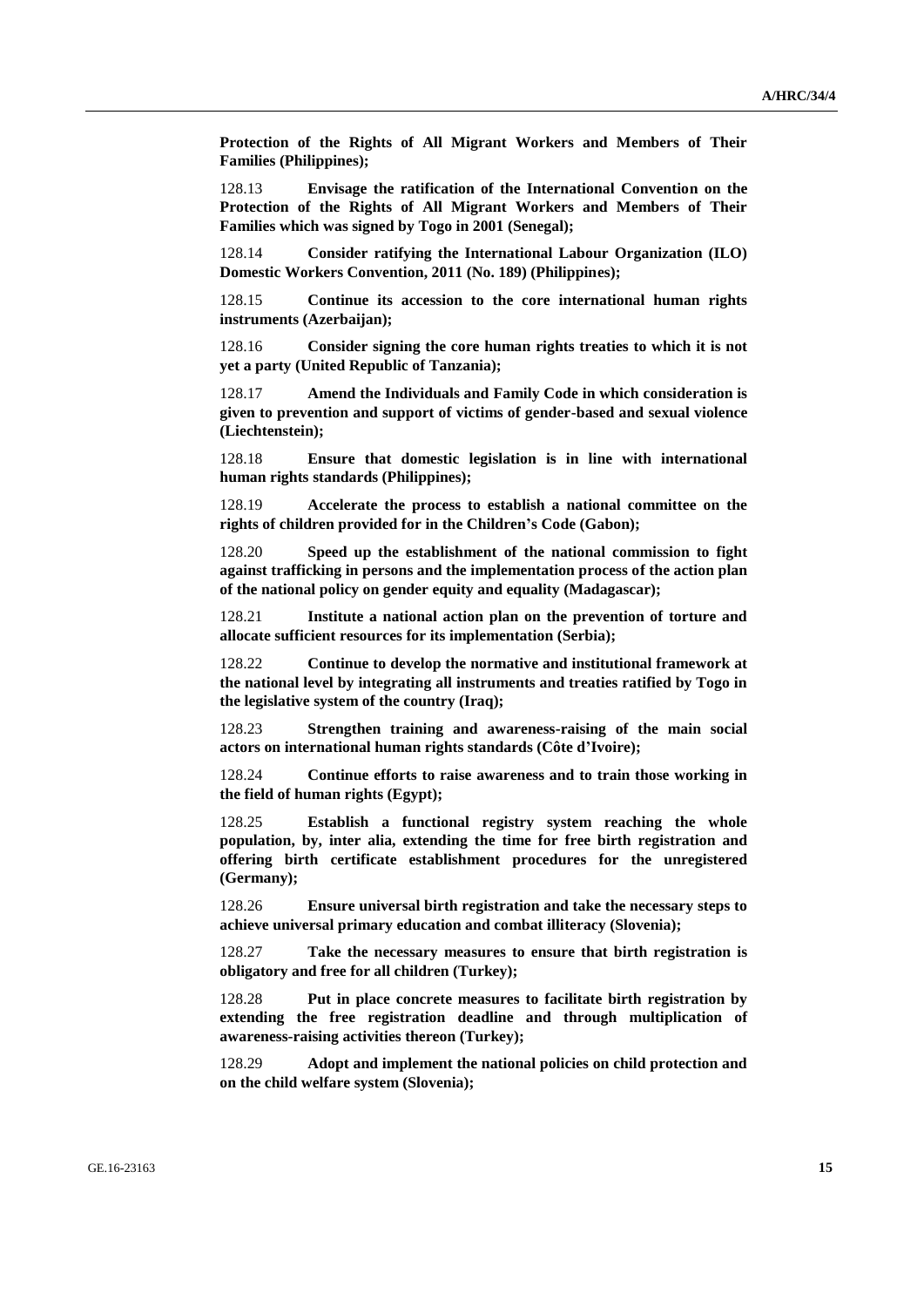128.30 **Continue its efforts to launch and implement a national human rights action plan in order to improve promotion and protection of human rights (Indonesia);**

128.31 **Continue implementing the human rights action plan (Sudan);**

128.32 **Continue efforts to mainstream human rights into general policies (Sudan);**

128.33 **Develop and promote national policies in the field of child rights protection, in particular for vulnerable groups of the population (Tajikistan);**

128.34 **With the support from the international community, make efforts to integrate a human rights approach in public policies and establish a credible data collection centre (Uganda);**

128.35 **Incorporate the Sustainable Development Goals in development policies and programmes (Zimbabwe);**

128.36 **Include human rights education in curricula in educational institutions (Armenia);**

128.37 **Submit overdue reports to the human rights treaty bodies (Ghana); Submit overdue reports to the relevant treaty bodies (Sierra Leone);**

128.38 **Step up efforts towards gender equality (Philippines);**

128.39 **Make further efforts to protect and integrate into society disadvantaged women, such as rural women, women with disabilities and women in detention, by adopting targeted policies for them, in particular in the areas of education, employment, health care and social security (Republic of Korea);**

128.40 **Adopt further measures to ensure gender equality in the society, including through implementing and updating, when necessary, the National Strategy to Combat Gender-based Violence (Viet Nam);**

128.41 **Continue the positive measures in favour of women by promoting their access to justice and education (Angola);**

128.42 **Continue adopting measures to facilitate hiring women in labour sectors that have traditionally been exclusively for men, including the armed forces (Chile);**

128.43 **Continue its efforts aimed at addressing the underrepresentation of women in decision-making bodies, including through considering the adoption of a law on gender equality (Rwanda);**

128.44 **Continue its work on the elimination of discrimination against women (Tajikistan);**

128.45 **Continue efforts aiming at promoting the role of women in decision-making and achieving equality of opportunities (Tunisia);**

128.46 **Multiply the activities undertaken to increase the participation of women in political life and in decision-making (Turkey);**

128.47 **Strengthen the national gender equity and equality policy (Côte d'Ivoire);**

128.48 **Intensify its fight against violence against women and girls and continue the fight against stereotypes (Cuba);**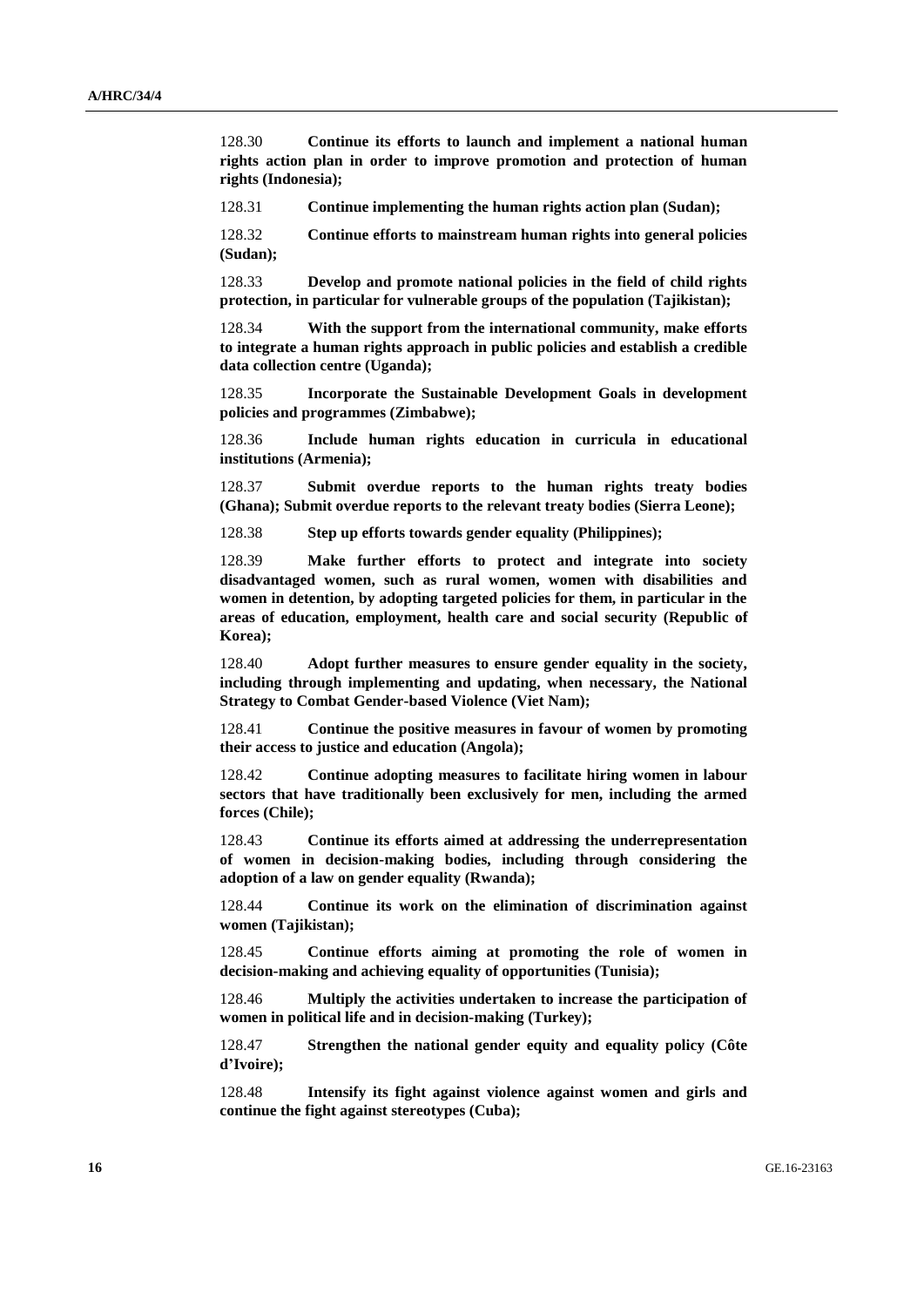128.49 **Promote the national policy aimed at achieving gender equality and the empowerment of women (Egypt);**

128.50 **Strengthen its efforts to prevent and combat all forms of discrimination and violence against women, children and other vulnerable groups through the adoption of comprehensive legislation and awarenessraising campaigns (Italy);**

128.51 **Continue to intensify efforts to achieve equality and nondiscrimination in the framework of equality and equity between men and women (Iraq);**

128.52 **Take legislative and statutory measures to eliminate all forms of discrimination against women, persons with disabilities and children affected by HIV/AIDS (Madagascar);**

128.53 **Take measures to increase the participation of women in governance and decision-making bodies (Maldives);**

128.54 **Continue efforts to combat violence against women while promoting gender equality, including carrying out awareness-raising programmes to raise the consciousness of public opinion (France);**

128.55 **Implement formal and effective prevention and protection mechanisms for women victims of violence and female genital mutilation (Spain);**

128.56 **Prohibit harmful practices, including by adopting additional measures to fight against all forms of violence against women and girls (Slovenia);**

128.57 **Continue to implement the National Strategy for Gender-based Violence (Pakistan);**

128.58 **Continue efforts to combat human trafficking, in particular exploitation of children and women, by stepping up the efforts to combat impunity of traffickers and regional cooperation (France);**

128.59 **Adopt effective prevention and education measures to end all cases of child marriage and female genital mutilation (Liechtenstein);**

128.60 **Prosecute all cases of child marriage and female genital mutilation and punish the perpetrators according to the law (Liechtenstein);**

128.61 **Adopt at the earliest a decree establishing a national commission to fight against trafficking in persons (Central African Republic);**

128.62 **Step up efforts to combat violence against women and girls, including by promoting literacy among these groups (Zimbabwe);**

128.63 **Enhance its efforts aimed at improving the situation of the rights of the child, in particular efforts to eliminate early and forced marriage and child trafficking (Rwanda);**

128.64 **Strengthen actions aimed at ending child, early and forced marriage (Sierra Leone);**

128.65 **Separate children in conflict with the law from adults in police and detention facilities and place them in a child-sensitive environment (Zambia);**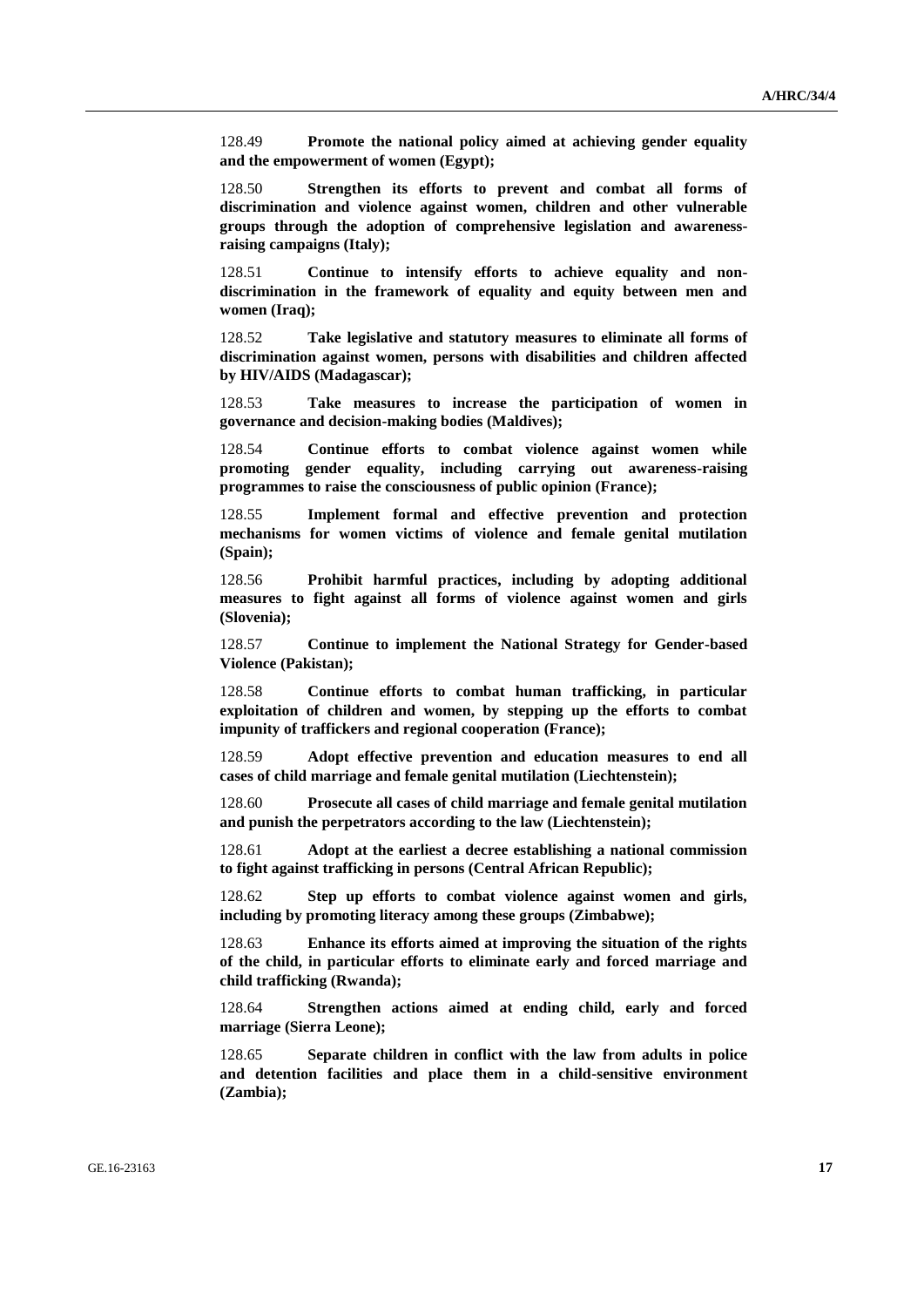128.66 **Urgently take legal, statutory and administrative measures against child labour (Central African Republic);**

128.67 **Bring its legal definition of torture into line with the Convention against Torture and Other, Cruel, Inhuman or Degrading Treatment or Punishment (Australia);**

128.68 **Address the arbitrary and excessive use of force by law enforcement agencies, in particular the military, by providing effective human rights-sensitive training and additional resources, and setting up accountability mechanisms (Netherlands);**

128.69 **Align its Penal Code with international norms with a view to integrating judicial guarantees against torture, such as the right to a lawyer in all phases of a criminal procedure, including in police detention (Serbia);**

128.70 **Address the growing problem of pretrial detentions and prison conditions (United States of America);**

128.71 **Facilitate the adoption of the new Code of Criminal Procedure that includes the notification of charges, the right to be assisted by counsel, compulsory medical examination and notification of family members, with a view to strengthening the rights of those in police custody (Republic of Korea);**

128.72 **Continue to take steps to improve conditions in prison settings and make them consistent with international standards (Angola);**

128.73 **Ensure that decent sanitary conditions are provided to detainees (Djibouti);**

128.74 **Improve prison conditions in all detention centres by developing and implementing a strategy to end the current overcrowding in prisons, as accepted in the 2011 review by, inter alia, restricting the use of pretrial detention, developing alternative forms of punishment, as well as ensuring access to sufficient food and drinkable water, adequate sanitary facilities and medical treatment (Germany);**

128.75 **Improve detention conditions in conformity with the United Nations Standard Minimum Rules for the Treatment of Prisoners and the United Nations Rules for the Treatment of Women Prisoners and Non-custodial Measures for Women Offenders (Switzerland);**

128.76 **Take verifiable measures to improve prison conditions (Spain);**

128.77 **Step up efforts for the improvement of the justice as well as the penitentiary system (Greece);**

128.78 **Develop a strategy to reduce prison overcrowding and improve conditions in line with the United Nations Standard Minimum Rules for the Treatment of Prisoners (Kenya);**

128.79 **Investigate thoroughly cases of female genital mutilation and bring the perpetrators to justice (Russian Federation);**

128.80 **Thoroughly investigate and prosecute cases of sexual harassment and rape of girls in schools (Sierra Leone);**

128.81 **Intensify the investigation and punishment of cases of discrimination and gender violence (Argentina);**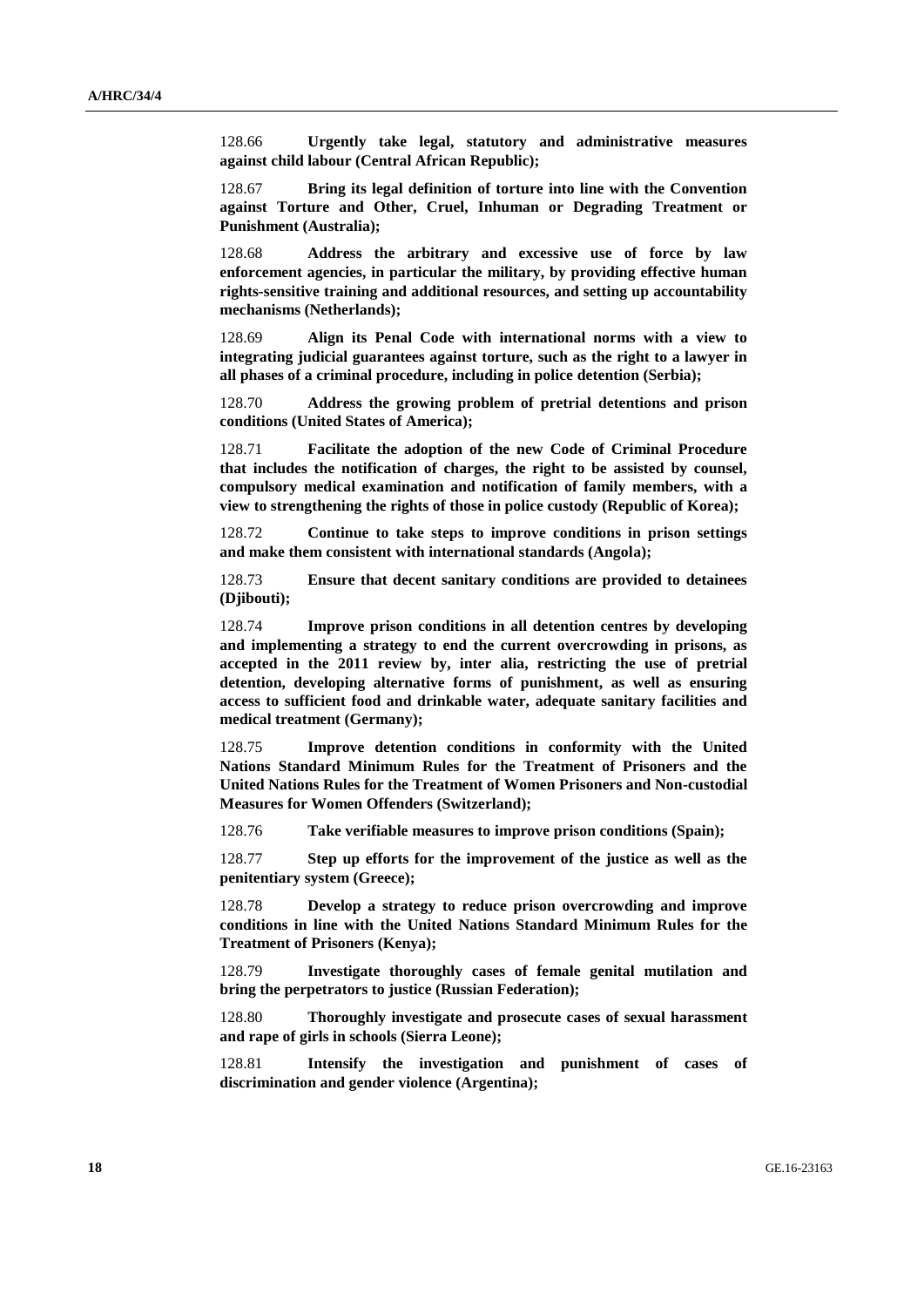128.82 **Provide prompt, thorough and impartial investigations into all allegations of excessive use of force by the armed forces and submit to a fair trial anyone suspected of being responsible (Belgium);**

128.83 **Ensure that allegations of arbitrary arrest, detention and torture are investigated promptly and thoroughly with suspected perpetrators brought to justice (United Kingdom of Great Britain and Northern Ireland);**

128.84 **Carry out immediate, impartial and exhaustive investigations into all allegations of torture, ill-treatment and other human rights violations, in particular in detention centres, as recommended previously, and prosecute those responsible (Netherlands);**

128.85 **Improve access to justice for women through legal aid and ensure that women human rights defenders can work safely and are not hindered in their activities (Liechtenstein);**

128.86 **Ensure that women victims of violence receive adequate assistance and that perpetrators are brought to justice (Italy);**

128.87 **Adopt measures to guarantee the right to life, liberty and security of person, particularly to prevent the practice of mob justice as well as impunity for those who are guilty, facilitate the activities of human rights organizations as they combat those practices (Chile);**

128.88 **Continue to strengthen the judicial system, in particular the independence of the judiciary, access to justice, access to necessary infrastructure and resources and the fight against impunity (Ghana);**

128.89 **Strengthen the independence of the judiciary and safeguard the rule of law by, inter alia, increasing the budget allocated to the justice system (Germany);**

128.90 **Continue strengthening the judiciary system, in particular the independence of the judiciary, access to justice, and combating impunity (Guatemala);**

128.91 **Take measures to raise the awareness of its citizens with regard to the rights and judicial procedures in order to improve their access to justice (Maldives);**

128.92 **Pursue reforming the judicial system to strengthen its effectiveness, particularly by improving access to justice and detention conditions (France);**

128.93 **Ensure that violations committed by members of the security forces are subject to legal proceedings (France);**

128.94 **Strengthen the means of action of the training centre for judicial professions created in 2010 (Morocco);**

128.95 **Further strengthen efforts to promote good governance (Georgia);**

128.96 **Strengthen the rule of law by depoliticizing the judiciary and law enforcement and strengthening investigations into corruption and human rights violations and abuses (United States of America);**

128.97 **Ensure the right to unrestricted peaceful assembly, avoid arbitrary detention and the excessive use of force during those assemblies (Uruguay);**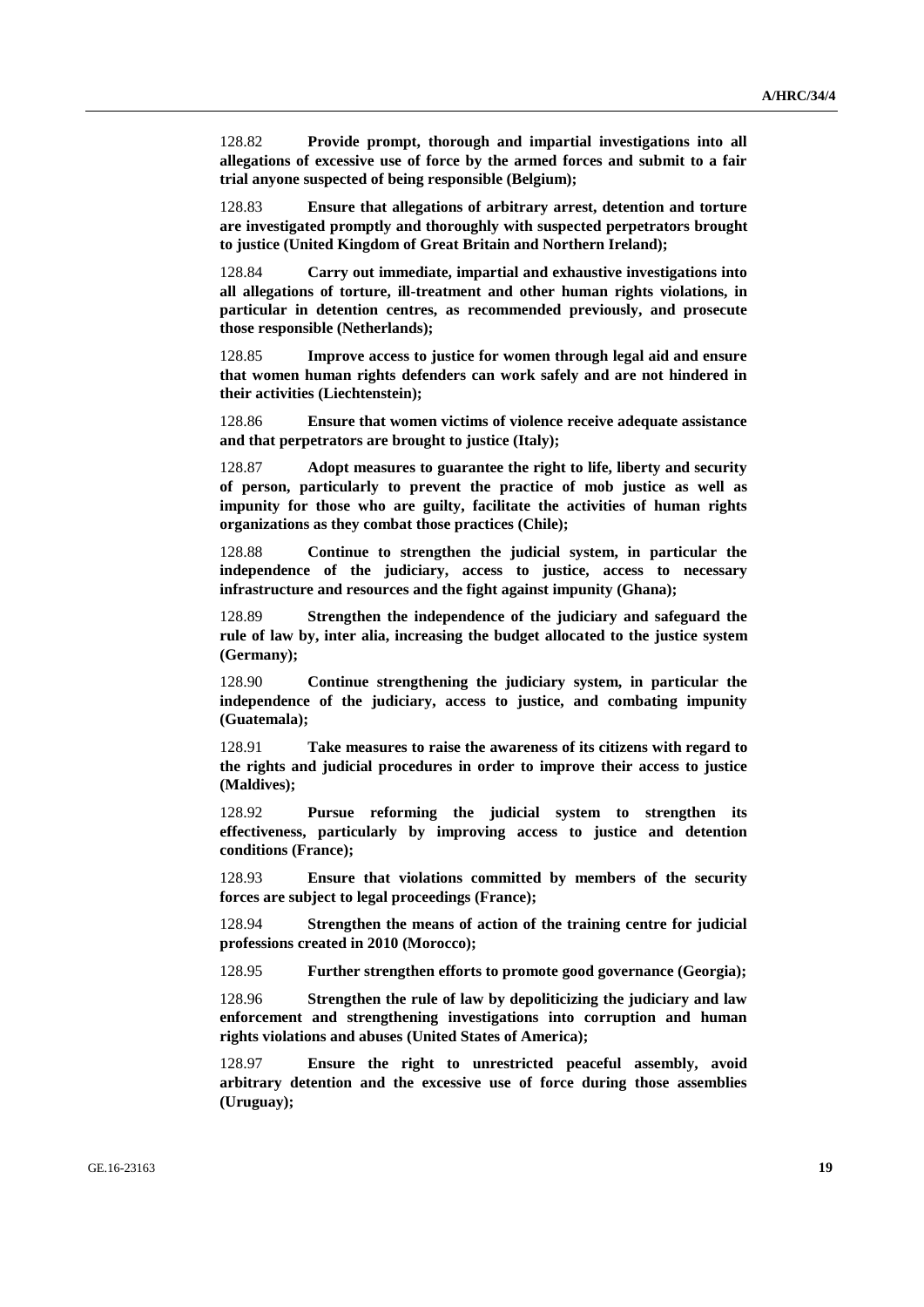128.98 **Ensure the protection of freedom of expression and of assembly in law and in practice, especially with regard to political participation and the safety of journalists (Brazil);**

128.99 **Implement effectively the 2030 Sustainable Development Goals and promote sustainable economic and social development in order to create a solid foundation for the development of its human rights cause (China);**

128.100 **Further continue the implementation of the national development plan for generating resources, which is useful to combat poverty (Ethiopia);**

128.101 **Join efforts with international partners in finding innovative solutions for efficient water management to ensure basic subsistence for all (Israel);**

128.102 **Pursue and increase its efforts undertaken in the field of education, water and sanitation (Morocco);**

128.103 **Pay more attention to fighting against extreme poverty (Ukraine);**

128.104 **Pay more attention to social and economic development programmes (Ukraine);**

128.105 **Pay more attention to the right to food and the general living conditions of the population (Ukraine);**

128.106 **Include those affected by the phosphate extraction industry in the negotiations on their settlement and the acquisition of alternative farm lands for them (Kenya);**

128.107 **Ensure the implementation of the relevant laws to protect people and the environment, by requiring phosphate companies to work with the Government and support its efforts aimed at local and regional development, through, inter alia, building schools and dispensaries and providing water and sanitation to those affected (Kenya);**

128.108 **Continue the implementation of measures aimed at eradicating poverty and illiteracy (Lebanon);**

128.109 **Through its own efforts and international cooperation, further lower its maternal and infant mortality rates (China);**

128.110 **Allocate resources to the capacity-building of medical staff with a view to reducing overall morbidity and mortality (Israel);**

128.111 **Pay more attention to combating HIV/AIDS, malaria, communicable and non-communicable diseases and strengthening the pharmaceutical sector (Ukraine);**

128.112 **Improve the health-care system and specifically provide further measures on infrastructure and resources to maternal health, including midwife training, with a focus on health care for mothers and babies through pregnancy and childbirth (Albania);**

128.113 **Elaborate and implement an action plan for human rights education (Cuba);**

128.114 **Continue to strengthen the quality of education by building and equipping school facilities (Ethiopia);**

128.115 **Continue taking the necessary steps to achieve universal primary education (Georgia);**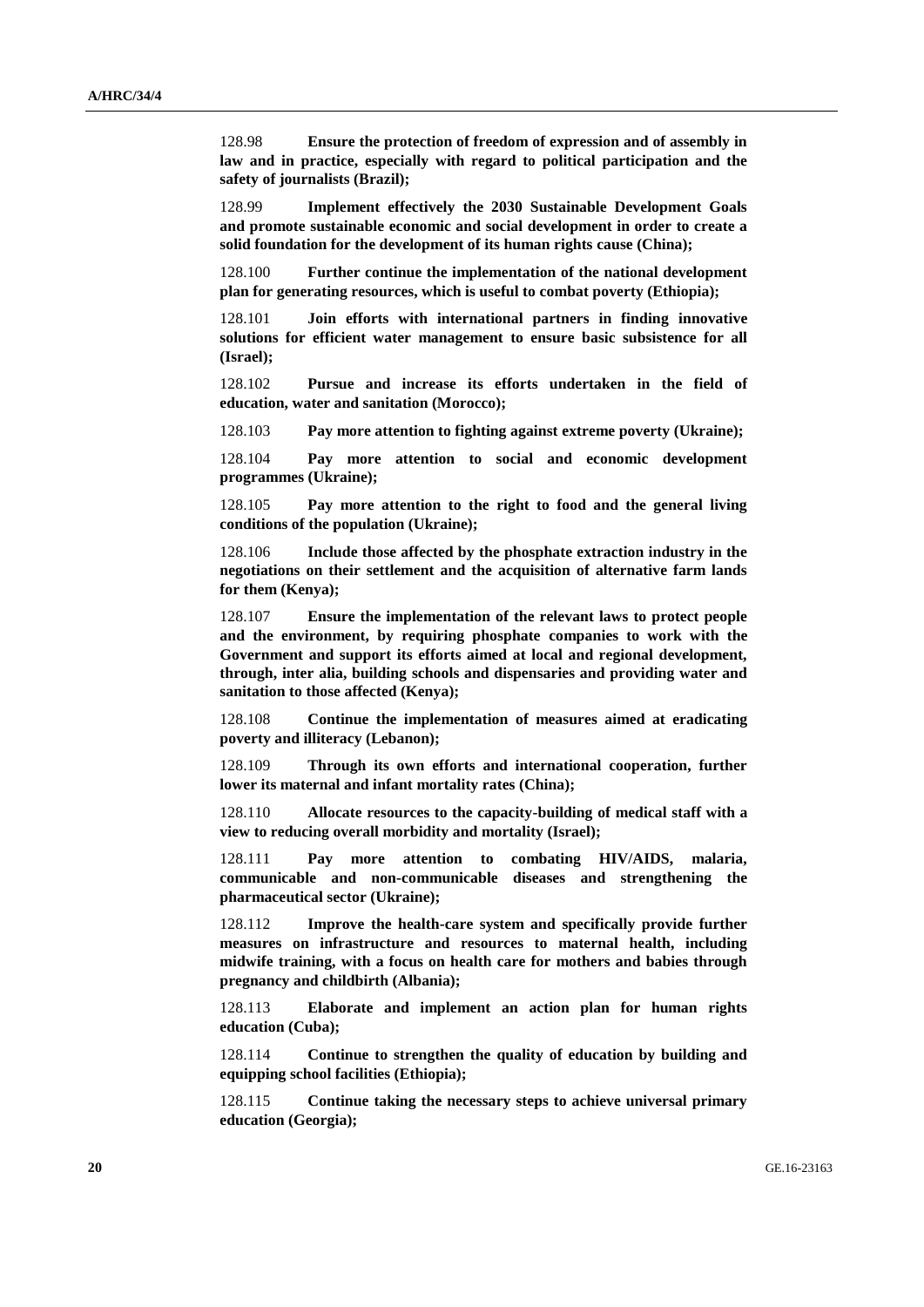128.116 **Expedite the development of a national plan for human rights education (Israel);**

128.117 **Seek the support of partners to pursue its efforts in the areas of the right to education and the right to health (Madagascar);**

128.118 **Continue to strengthen access to education through various programmes and initiatives for all children (Pakistan);**

128.119 **Take all necessary measures to ensure universal primary education, combat illiteracy and reduce the drop-out rate in primary schools (Portugal);**

128.120 **Continue taking the necessary measures to ensure universal primary education and to combat illiteracy in the country (Russian Federation);**

128.121 **Strengthen efforts at promoting inclusive education, including through regional initiatives (South Africa);**

128.122 **Continue its efforts in improving human rights in the country, especially education of girls (South Sudan);**

128.123 **Ensure inspections of school facilities and establish clear reporting systems for cases of violence in schools (Timor-Leste);**

128.124 **Continue the integration of human rights courses at all levels of education (United Arab Emirates);**

128.125 **Continue to reinforce its efforts towards attaining quality education at all levels (United Republic of Tanzania);**

128.126 **Continue to consolidate its successful social plans, particularly its very successful education policy (Bolivarian Republic of Venezuela);**

128.127 **Take further steps to ensure the right to education for all, especially through increasing the literacy rate (Viet Nam);**

128.128 **Give equal access to education, health care and other social services regardless of having birth certificates or not, to all children (Zambia);**

128.129 **Adopt a law aimed at promoting access to education and health services for all children with disabilities (Congo);**

128.130 **Begin the process of drafting legislation to promote and protect the rights of persons with disabilities (Maldives);**

128.131 **Take measures in order to improve and create additional favourable conditions to facilitate access to education for persons with disabilities (Nigeria);**

128.132 **Continue to make efforts to progressively introduce an inclusive education system for the children with disabilities (Pakistan);**

128.133 **Further improve accessibility of persons with disabilities to infrastructure, training and education (Greece);**

128.134 **Continue its efforts in the area of human rights, particularly in providing elementary education for all, and combat illiteracy (Libya);**

128.135 **Investigate cases of killings related to children born with disabilities and bring to justice those responsible for such crimes (Zambia);**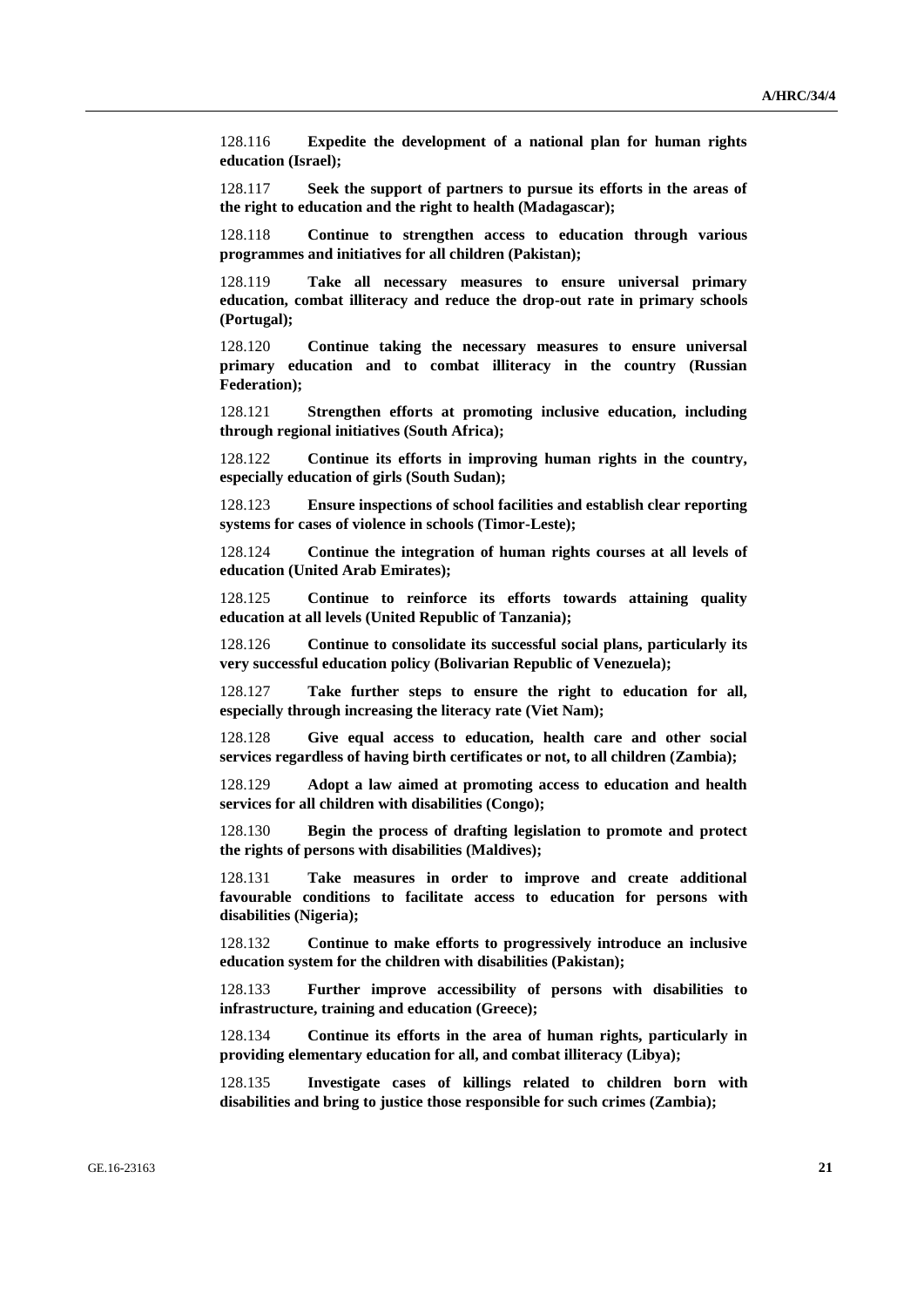128.136 **Adopt measures to prevent and mitigate the adverse human rights impact of companies operating in Togo (Nigeria).**

129. **The following enjoy the support of Togo, which considers that they are already implemented or in the process of implementation.**

129.1 **Speed up the process of ratification of the Second Optional Protocol to the International Covenant on Civil and Political Rights (Georgia); Speed up the process of ratification of the Second Optional Protocol to the International Covenant on Civil and Political Rights, aiming at the abolition of the death penalty (Mozambique); Continue efforts aimed at ratifying the Second Optional Protocol to the International Covenant on Civil and Political Rights, aiming at the abolition of the death penalty (South Africa);**

129.2 **Ratify the Second Optional Protocol to the International Covenant on Civil and Political Rights, aiming at the abolition of the death penalty (Djibouti); Adhere to the Second Optional Protocol to the International Covenant on Civil and Political Rights (Madagascar);**

129.3 **Accept, ratify or accede to African Charter on Democracy, Elections and Governance (Uruguay);**

129.4 **Accede to the Convention on the Non-Applicability of Statutory Limitations to War Crimes and Crimes against Humanity (Armenia);**

129.5 **Domesticate the Convention against Torture and Other Cruel, Inhuman or Degrading Treatment or Punishment (Kenya);**

129.6 **Adopt and implement human trafficking legislation with a special focus on protecting children, in line with Togo's obligations under the Optional Protocol to the Convention on the Rights of the Child on the sale of children, child prostitution and child pornography (United Kingdom of Great Britain and Northern Ireland);**

129.7 **Accelerate the functioning of the National Human Rights Commission making it in conformity with the Paris Principles (Senegal);**

129.8 **Adopt measures to guarantee the full independence and impartiality of the National Human Rights Commission, ensure that its members nomination process is transparent and subject to independent oversight and make the Commission's findings publicly available (Kenya);**

129.9 **Adopt the necessary measures to guarantee the full independence and impartiality of the National Human Rights Commission; ensure the transparency of the appointment process of its members and ensure that it has an independent oversight mechanism (Chile);**

129.10 **Review the way National Human Rights Commission members are appointed to ensure its independence (Australia);**

129.11 **Complete the process of creating a coordination body to implement the Convention on the Rights of the Child (Turkey);**

129.12 **Adopt laws guaranteeing compulsory birth registration (Lebanon);**

129.13 **Ensure that birth registration is free and compulsory in practice and guarantee that children without a birth certificate are not deprived of access to education, health care and other social services, in line with the recommendation of the Committee on the Rights of the Child (Namibia);**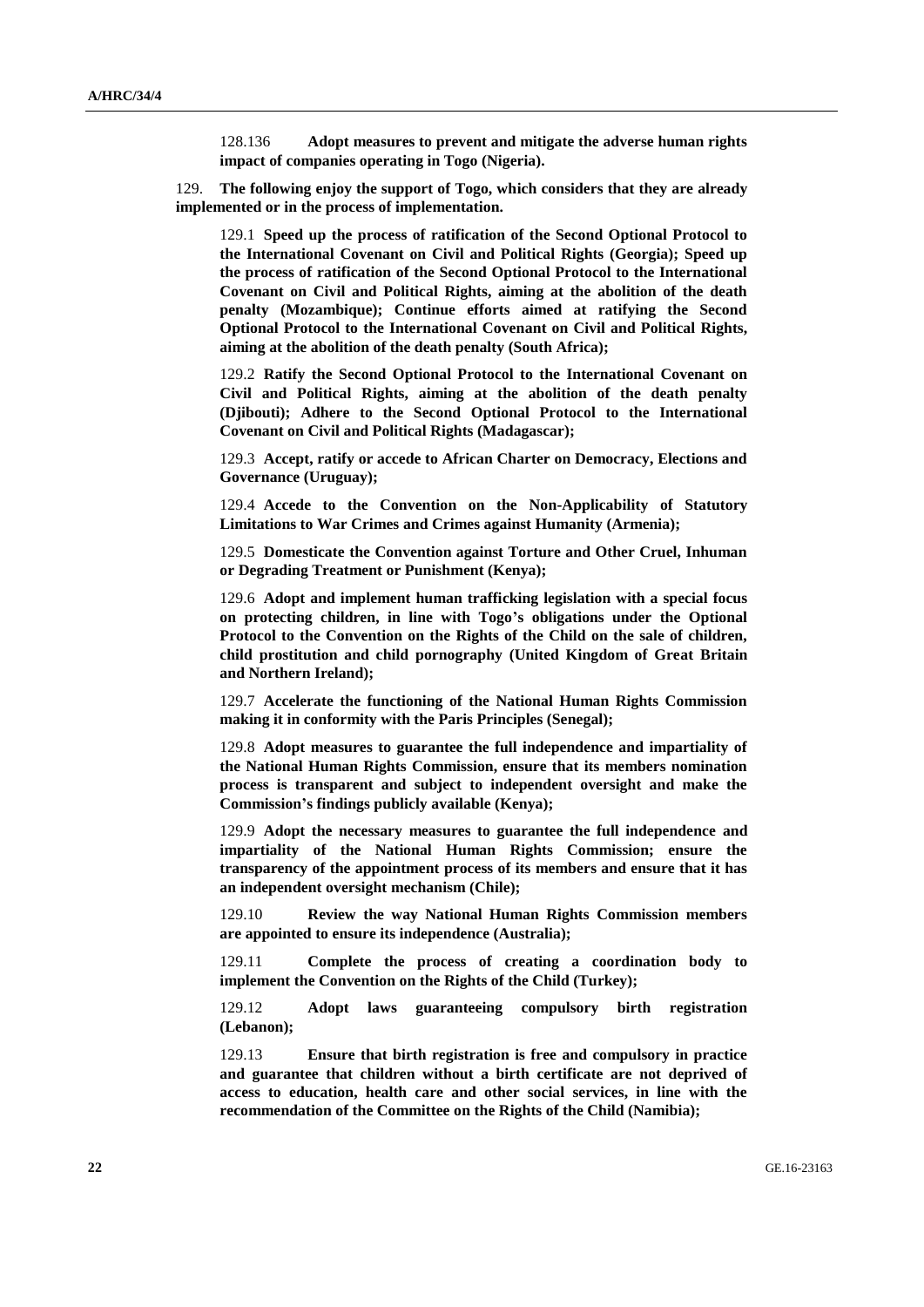129.14 **Swiftly implement the provisions in the new Criminal Code, aiming at the elimination of the practice of female genital mutilation (Portugal);**

129.15 **Implement the National Strategy to Combat Gender-based Violence (South Africa);**

129.16 **Reform the Togolese legislation aimed at eliminating discriminatory practices against women in matters of inheritance (Spain);**

129.17 **Ensure the abolition of all forms of early and forced marriage, including through increasing the minimum age of marriage to 18 for girls (Botswana);**

129.18 **Implement rigorously the legislation establishing the minimum age of marriage at 18 years old (Central African Republic);**

129.19 **Promulgate and implement as soon as possible the law amending the definition of torture and ensure that it is used to investigate complaints of torture and ill-treatment (Mexico);**

129.20 **Introduce criminal liability for trafficking in children, in particular with the purpose of adoption and sale of organs of children (Russian Federation);**

129.21 **Further increase the juvenile courts in its territory to make justice more accessible (Niger);**

129.22 **Take steps to protect freedom of expression and opinion, as provided for in the International Covenant on Civil and Political Rights (Australia);**

129.23 **Promote the laws on freedom of the press and of expression (Lebanon);**

129.24 **Protect freedom of assembly and association by ensuring that peaceful demonstration can take place free from intimidation and harassment (Canada);**

129.25 **Reform the laws that hamper the exercise of freedom of expression to ensure that they are in line with international human rights norms (Uruguay);**

129.26 **Elaborate economic policies and poverty reduction strategies (Niger).**

130. **The following recommendations will be examined by Togo, which will provide responses in due time, but no later than the thirty-fourth session of the Human Rights Council.**

130.1 **Ratify the Optional Protocol to the Convention on the Rights of the Child on a communications procedure (Montenegro) (Portugal);**

130.2 **Adopt the law on human trafficking (Timor-Leste);**

130.3 **Adopt a law on all forms of violence and discrimination against women (Turkey);**

130.4 **Adopt a specific law, based on prevention of violence against women and related assistance, to combat all violence against women (Algeria);**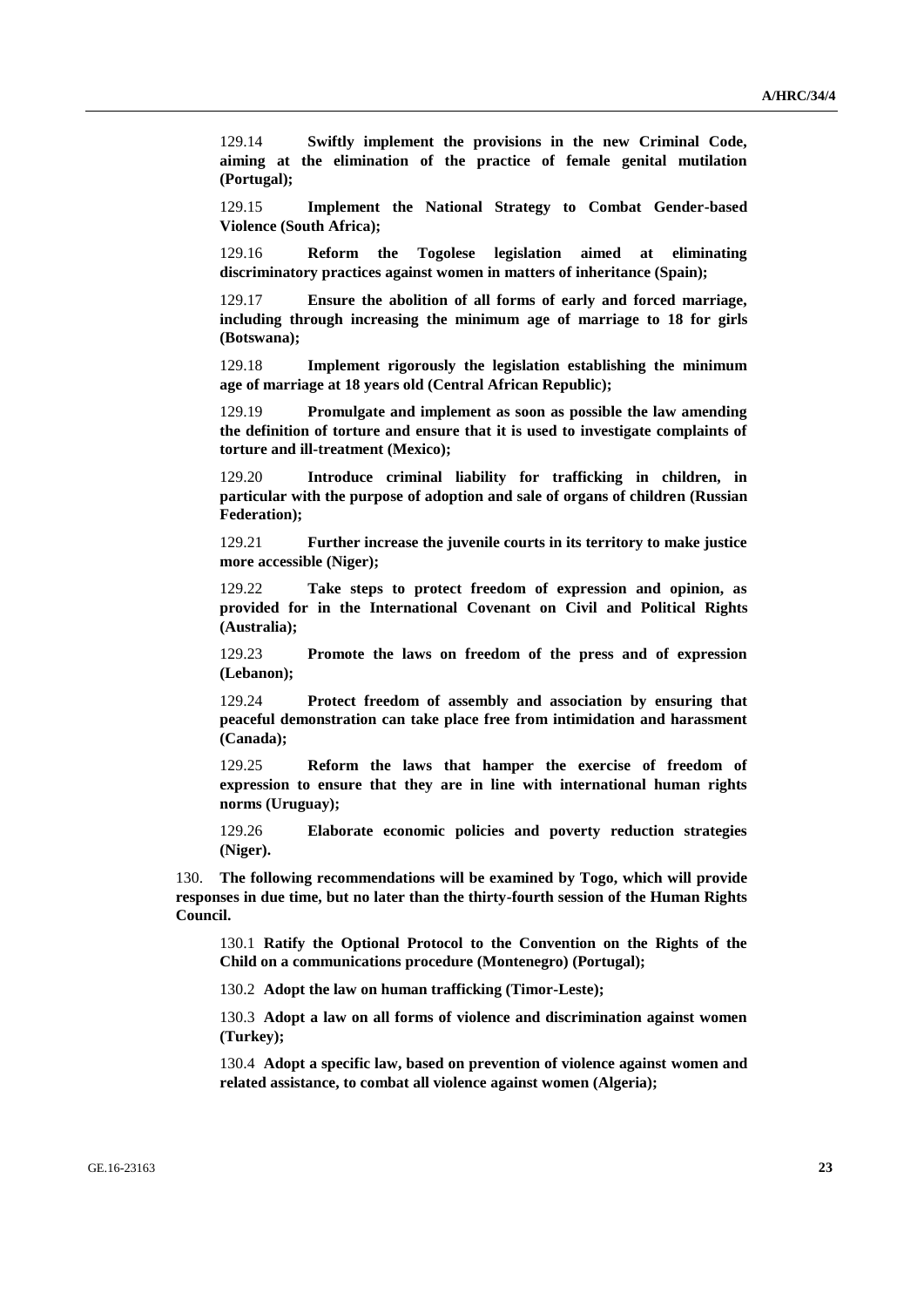130.5 **Elaborate a law on violence against women, including domestic violence (Belgium);**

130.6 **Adopt a comprehensive legislation to address human trafficking (Botswana);**

130.7 **Consider issuing a standing invitation to the United Nations human rights special procedures (Rwanda); Consider the issuance of a standing invitation to the special procedure mandate holders (Azerbaijan);**

130.8 **Issue a standing invitation to all special procedures (Mexico); Issue standing invitations to all special procedures of the Human Rights Council (Ghana); Extend a standing invitation to United Nations special procedure mandate holders (Guatemala); Extend a standing invitation to all special procedure mandate holders (Montenegro);**

130.9 **Adopt without delay the draft law establishing quotas for women in elected and administrative positions, in line with the recommendation of the Committee on the Elimination of Discrimination against Women (Namibia);**

130.10 **Solidify the democratic process by organizing a popular referendum on presidential term limits and setting a date for and plan to hold local elections (United States of America);**

130.11 **Introduce a quota system in the employment sector for persons with disabilities (Russian Federation).**

131. **The recommendations below did not enjoy the support of Togo and would thus be noted.**

131.1 **Accelerate its ratification process of the Optional Protocol to the International Covenant on Economic, Social and Cultural Rights (Mongolia);**

131.2 **Ratify the Optional Protocol to the International Covenant on Economic, Social and Cultural Rights (Portugal);**

131.3 **Expedite action on the ratification process of the Rome Statute of the International Criminal Court (Ghana);**

131.4 **Consider ratifying the Rome Statute of the International Criminal Court (Timor-Leste);**

131.5 **Accede to the Rome Statute of the International Criminal Court (France); Ratify the Rome Statute of the International Criminal Court (Switzerland); Accept, ratify or accede to the Rome Statute of the International Criminal Court (Uruguay);**

131.6 **Accede to the Rome Statute of the International Criminal Court and amend its national legislation to ensure that it is in line with the Rome Statute, including incorporating relevant provisions in order to comply with the Court (Guatemala);**

131.7 **Ratify the Rome Statute as well as the Kampala Amendments to the Rome Statute (Liechtenstein);**

131.8 **Decriminalize sexual relations between consenting adults of the same sex (Australia);**

131.9 **Strengthen the laws to ensure that sexual orientation and gender identity are included among the grounds for prohibition of discrimination in order to prevent impunity in acts of discrimination based on those grounds (Chile);**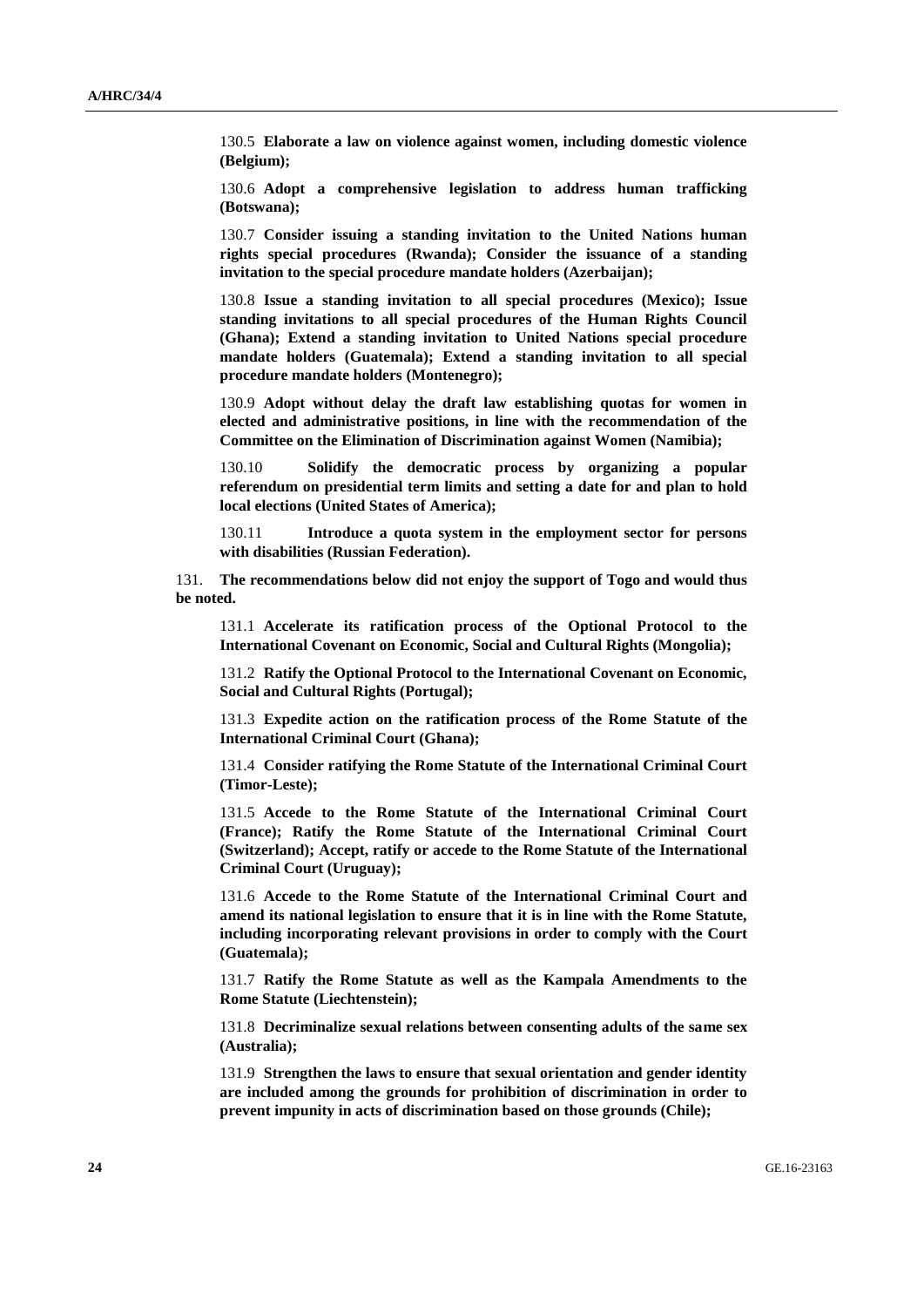131.10 **Repeal provisions of the Criminal Code, which criminalize sexual conduct between persons of the same sex (Mexico);**

131.11 **Repeal legal provisions that criminalize lesbian, gay, bisexual, transgender and intersex persons, in accordance with the principle of nondiscrimination (France);**

131.12 **Adopt and implement legislation prohibiting discrimination on the basis of sexual orientation and gender identity, including by decriminalizing consensual same-sex sexual conduct (Slovenia);**

131.13 **Decriminalize sexual relations between consenting adults of the same sex (Spain);**

131.14 **Protect, respect and make a reality human rights for all people, regardless of their sexual orientation or their gender expression or identity (Uruguay);**

131.15 **Investigate all allegations of attacks and arbitrary detention of lesbian, gay, bisexual, transgender and intersex persons and bring the perpetrators to justice (Uruguay);**

131.16 **Adopt the additional necessary measures to guarantee the full enjoyment of human rights of vulnerable groups subjected to discrimination, such as lesbian, gay, bisexual, transgender and intersex people, including investigation and punishment of cases of discrimination and the repeal of laws that criminalize and stigmatize (Argentina);**

131.17 **Repeal the provisions of the Penal Code that criminalize sex between consenting people of the same sex and incitement to sexual relations between consenting people of the same sex (Belgium);**

131.18 **Fully align national criminal laws with international human rights obligations, especially in relation to the criminalization of same-sex relations (Brazil);**

131.19 **Ensure a safe working environment for human rights defenders, by modifying the legislation that allows the denial of legal registration of organizations specialized in reproductive and sexual rights of women as well as associations defending the rights of lesbian, gay, bisexual, transgender and intersex persons (Canada);**

131.20 **Review the provisions of the Criminal Code providing for prison sentences for slander and publication of false information, and introduce amendments in order to concretely protect freedom of expression and of the press (Canada);**

131.21 **Guarantee the right to freedom of expression, association and peaceful assembly and the right to participate in public and political life. To reach this goal, amend all laws violating these rights and bring them in line with international human rights standards, namely the Criminal Code, the Press and Communication Code and Law No. 2011-010 on freedom of assembly and public and peaceful demonstrations (Germany);**

131.22 **Modify the provisions of the Penal Code relating to freedom of expression, such as those relating to defamation and publication of false news, in order to be consistent with international and regional human rights instruments (Switzerland).**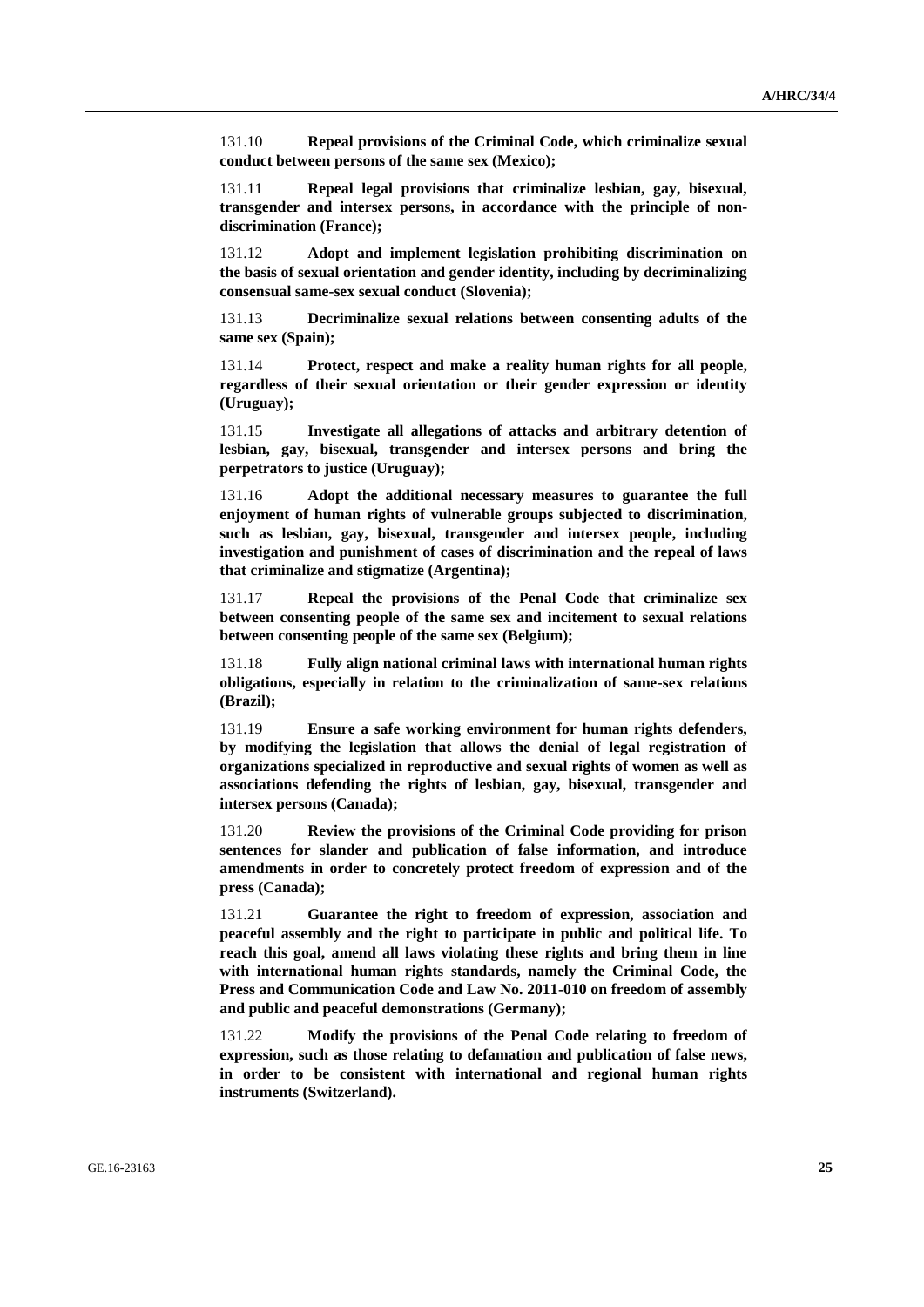132. **All conclusions and/or recommendations contained in the present report reflect the position of the submitting State(s) and/or the State under review. They should not be construed as endorsed by the Working Group as a whole.**